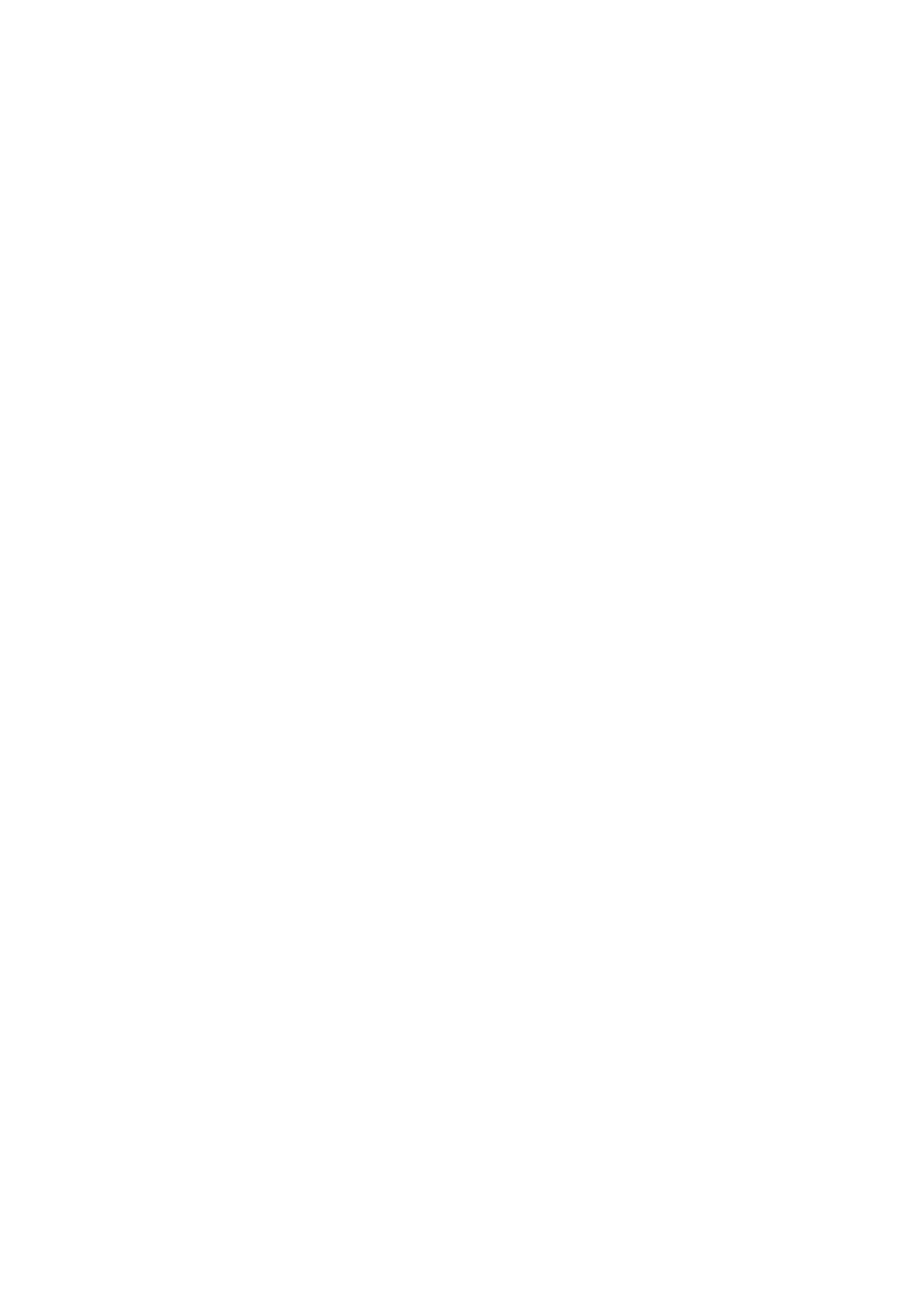# **ECONOMIC SCIENCES**

**№7 (164) 2018**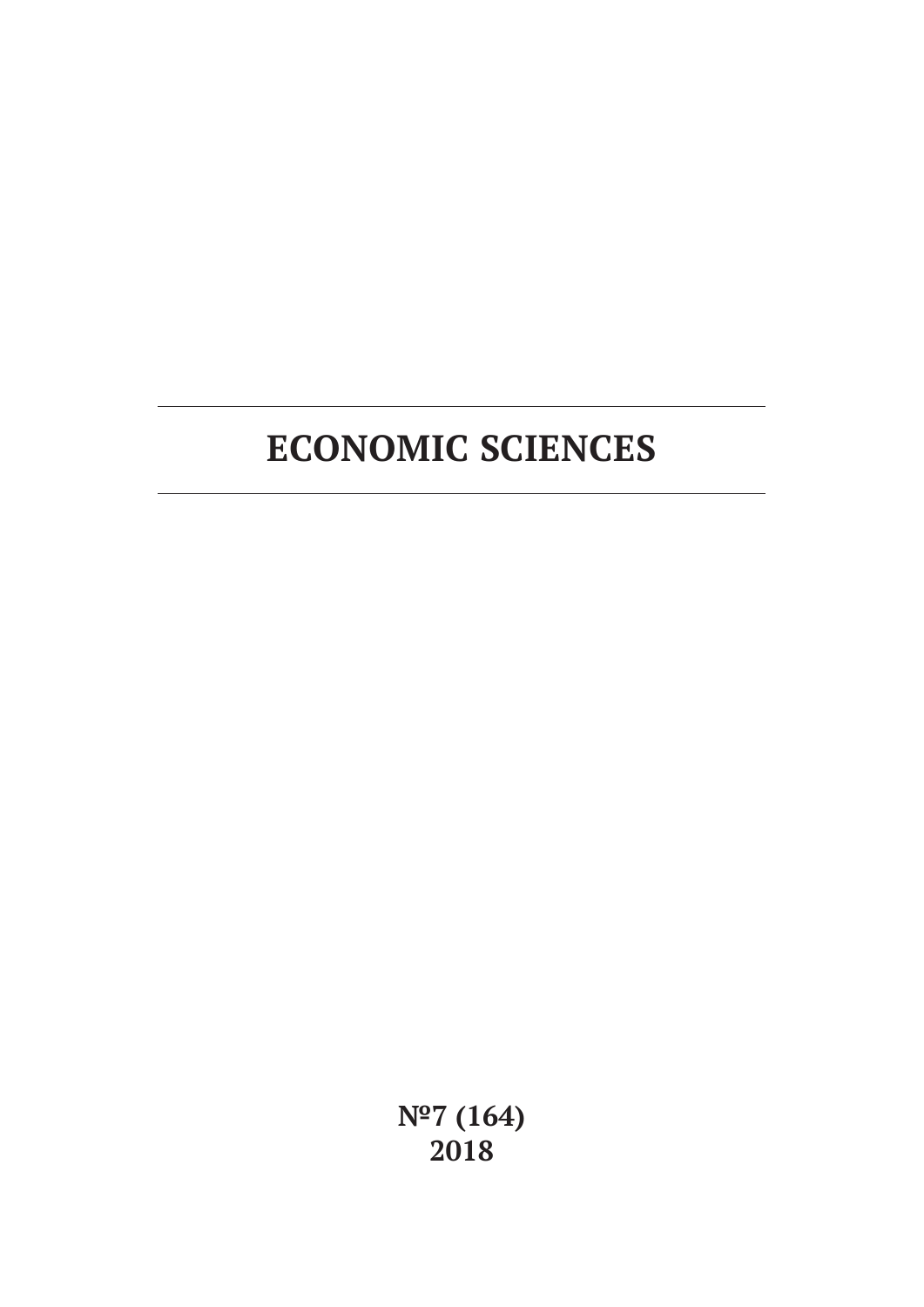#### **Editorial Council**

*V.V. Artiakov* — Doctor of Economics, Member of Russian Academy of Engineering

*R.S. Grinberg* — Doctor of Economics, Professor, Institute of Economy of Russian Academy of Sciences,

*A.G. Griaznova* — Doctor of Economics, Professor, President of Financial University under the Government of the Russian Federation

*A.G. Zeldner* — Doctor of Economics, Professor, Institute of Economy of Russian Academy of Sciences

*V.V. Ivanter* — Doctor of Economics, Professor, Director of Institute of Economic Forecasting of Russian Academy of Sciences

*N.G. Kuznetsov* — Doctor of Economics, Professor, Rostov State University of Economics

*A.V. Meshcherov* — Doctor of Economics, Professor, Chief Editor of journal "Economic Sciences"

*V.N. Ovchinnikov* — Doctor of Economics, Professor, Southern Federal University

*A.L. Porokhovski* — Doctor of Economics, Professor, Moscow State University named after M.V. Lomonosov

*S.N. Silvestrov* — Doctor of Economics, Professor, Financial University under the Government of the Russian Federation

*A.N. Shokhin* — Doctor of Economics, Professor

*M.A. Eskindarov* — Doctor of Economics, Professor, Rector of Financial University under the Government of the Russian Federation

#### **Chief Editor**

*A.V. Meshcherov* — Doctor of Economics, Professor

#### **Editorial Board**

*A.V. Meshcherov* — Doctor of Economics, Professor, Chief Editor of journal "Economic sciences"

*F.F. Sterlikov* — Doctor of Economics, Professor, Moscow State University of Technologies and Management named after K.G. Razumovskiy

*A.G. Zeldner* — Doctor of Economics, Professor, Institute of Economy of Russian Academy of Sciences

*V.A. Meshcherov* — Doctor of Economics, Professor

E.V. Zarova — Doctor of Economics, Professor, Plekhanov Russian University of Economics

*A.E. Karlik* — Doctor of Economics, Professor, St.-Petersburg State University of Economy and Finance

*N.G. Kuznetsov* — Doctor of Economics, Professor, Rostov State University of Economics

*O.J. Mamedov* — Doctor of Economics, Professor, Southern Federal University

*V.N. Ovchinnikov* — Doctor of Economics, Professor, Southern Federal University

*S.N. Silvestrov* — Doctor of Economics, Professor, Financial University under the Government of the Russian Federation

*G.D. Fainstein* — PhD in Economics, Tallinn University of Technology

**Computer editing and design** *A.S. Golubev*

The journal is included in the list of the Higher Accreditation Committee of The Ministry of Education and Science of Russia of the leading scientific journals and publications issued in the Russian Federation, where the main scientific results of the scientific theses for the degrees of Doctor and Candidate of Science can be found

Founder: LLC "Economic Sciences" Address: 125057, Moscow, Chapaevskii per., 3-775 E-mail: info@ecsn.ru WWW: http://ecsn.ru

The Certificate of registration of mass media: ПИ № ФС77–21147 from 28.06.2005

Subscription index 20387 (Agency "Rospechat")

ISSN 2072–0858

Issue date 31.07.2018. Format 60х84/8 Printed signatures 22.32 500 copies

Printed by "24 Print" Ltd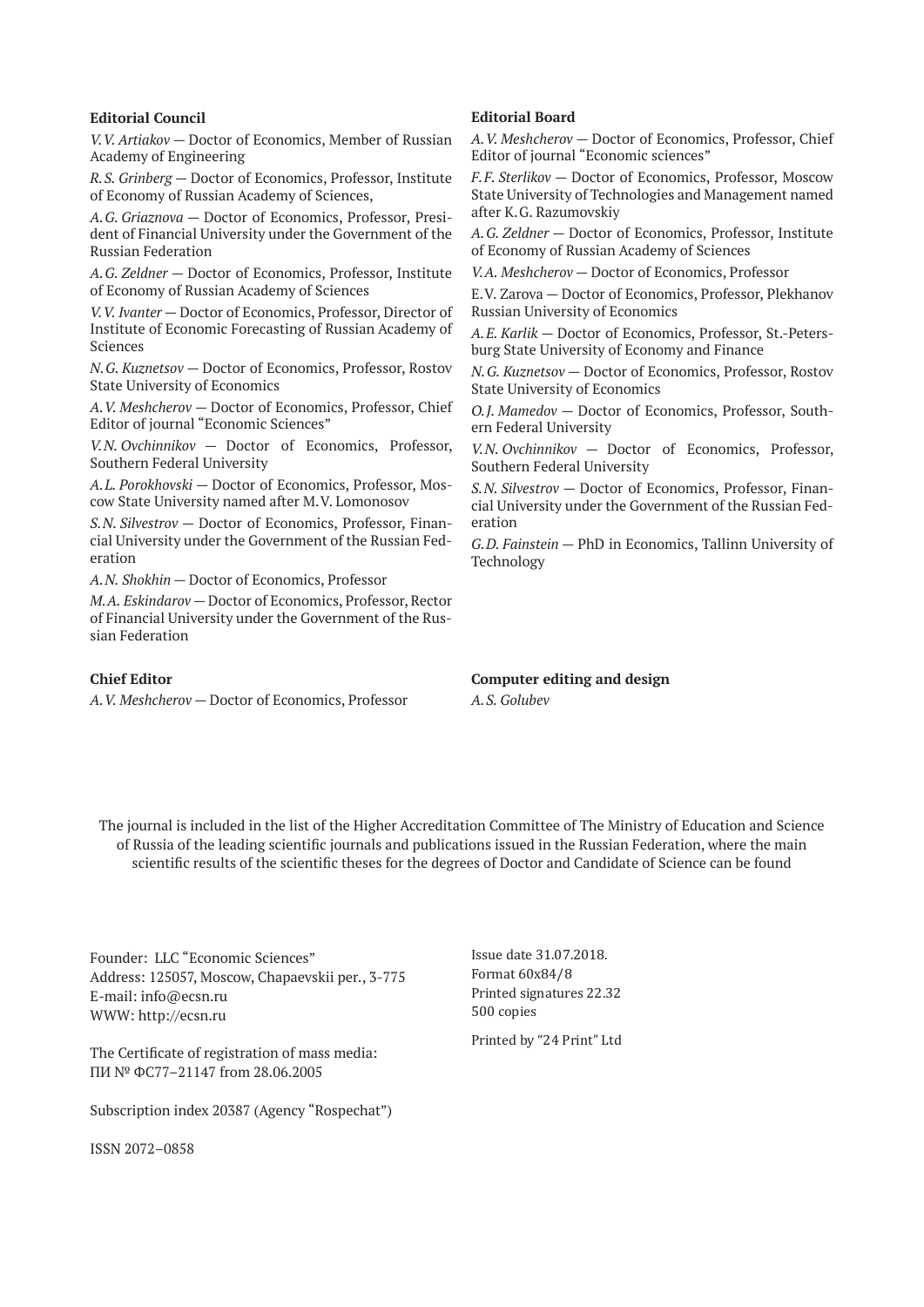#### **CONTENTS**

### **ECONOMIC THEORY**

| Nedorezova E.S., Vishnever V.Y., Kuskov V.M. Institutional problems of development                |  |
|---------------------------------------------------------------------------------------------------|--|
|                                                                                                   |  |
| Konovalova M.E., Kuzmina O.Y., Khansevarov R.I. Cluster technologies in the paradigm              |  |
| <b>Timirgaliev I.N.</b> Innovative activity in the Republic of Kazakhstan as a driver of economic |  |
| Egorov V.G., Shtol M.V., Inshakov A.A. Conditions for the development the cooperative             |  |

#### **ECONOMICS AND MANAGEMENT OF NATIONAL ECONOMY**

| Cherkasov V.V., Zhdanov D.A. Inclusive Development of Russia: industrial growth factors  179                                                                                                                                                                                             |
|------------------------------------------------------------------------------------------------------------------------------------------------------------------------------------------------------------------------------------------------------------------------------------------|
| Lisin E.M. Improvement of methodology of the energy intensity analysis of territorial                                                                                                                                                                                                    |
| Kalashnikov S.A., Yudakov O.V., Rakhmatullina A.R., Sivaks A.N., Permyakova A.A.                                                                                                                                                                                                         |
| Kidrachev R.N. Assessment of competitiveness of airlines: problems, approaches,                                                                                                                                                                                                          |
| Pavlov E.O., Monakhov V.A. To the question about the content and ratio of the main                                                                                                                                                                                                       |
| Popadyuk T.G., Budarin N.V. Analysis of population's attitudes and preparedness                                                                                                                                                                                                          |
|                                                                                                                                                                                                                                                                                          |
| Morozova E.V. Development of industrial clusters as the object of economic innovative                                                                                                                                                                                                    |
| Tod N.A. Technology of project-oriented clusters formation in agro-industrial complex                                                                                                                                                                                                    |
| Trifonova E.N., Derunova E.A. The problem of determining industry proportions                                                                                                                                                                                                            |
| Trushina N.N., Shashkova I.G. The potential of the region as a basis of development  186                                                                                                                                                                                                 |
| <b>Tkachev E.V.</b> Influence of the centralization-decentralization factor on the efficiency<br>of the management of urban aglomeratia based on the number of its inhabitants  186                                                                                                      |
| Arkhipov A.D. The analysis of volumes and dynamics of foreign trade operations                                                                                                                                                                                                           |
| Kshnyakin P.A. Analysis of the printed electronics markets for medicine and diagnostic                                                                                                                                                                                                   |
| Sharipov A.F., Bryksina N.V. Methodical approaches to the evaluation of the effectiveness<br>of the use of material and technical resources in health (on the example of the system<br>of rendering medical care to patients with acute vascular diseases of the Sverdlovsk region)  188 |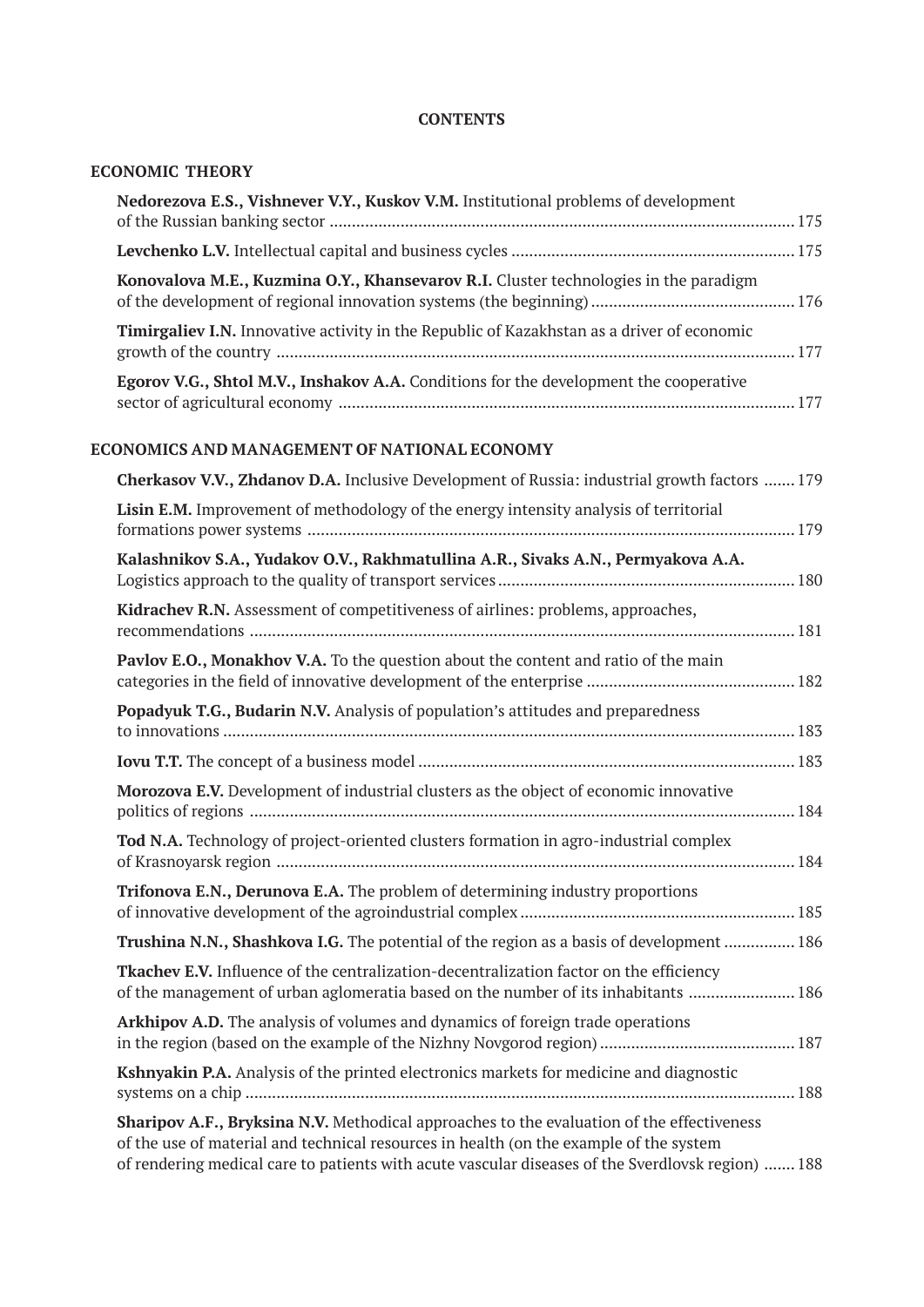# **FINANCE, MONEY CIRCULATION AND CREDIT**

| <b>Ermolenko A.V.</b> Accounting for budget commitments: problems and ways to solve them 189 |       |
|----------------------------------------------------------------------------------------------|-------|
| Kozlov M.L. Rationale for the application of fuzzy approach for forecasting the insurance    | - 189 |
| <b>BOOK KEEPING, STATISTICS</b>                                                              |       |
| Kliauster A.V. Criteria for a well-founded calculation of the reserves of future expenses    |       |

| <b>RHUUSEE TI, V,</b> CHIEHU IOI U WEII IOUHUCU CURUULIOII OI HIC ICSCI VES OI IURUIC CAPENSES |  |
|------------------------------------------------------------------------------------------------|--|
|                                                                                                |  |
|                                                                                                |  |
| Mammadov Y.A. Organizational features of using the audit service to eliminate cases            |  |
|                                                                                                |  |
|                                                                                                |  |

#### **WORLD ECONOMY**

| <b>Dzhabiev A.P.</b> Optimization of customs regulation instruments in order to create favorable |  |
|--------------------------------------------------------------------------------------------------|--|
| <b>Nguyen Thi Huong Mai</b> Agricultural production in Vietnam: the need to apply scientific     |  |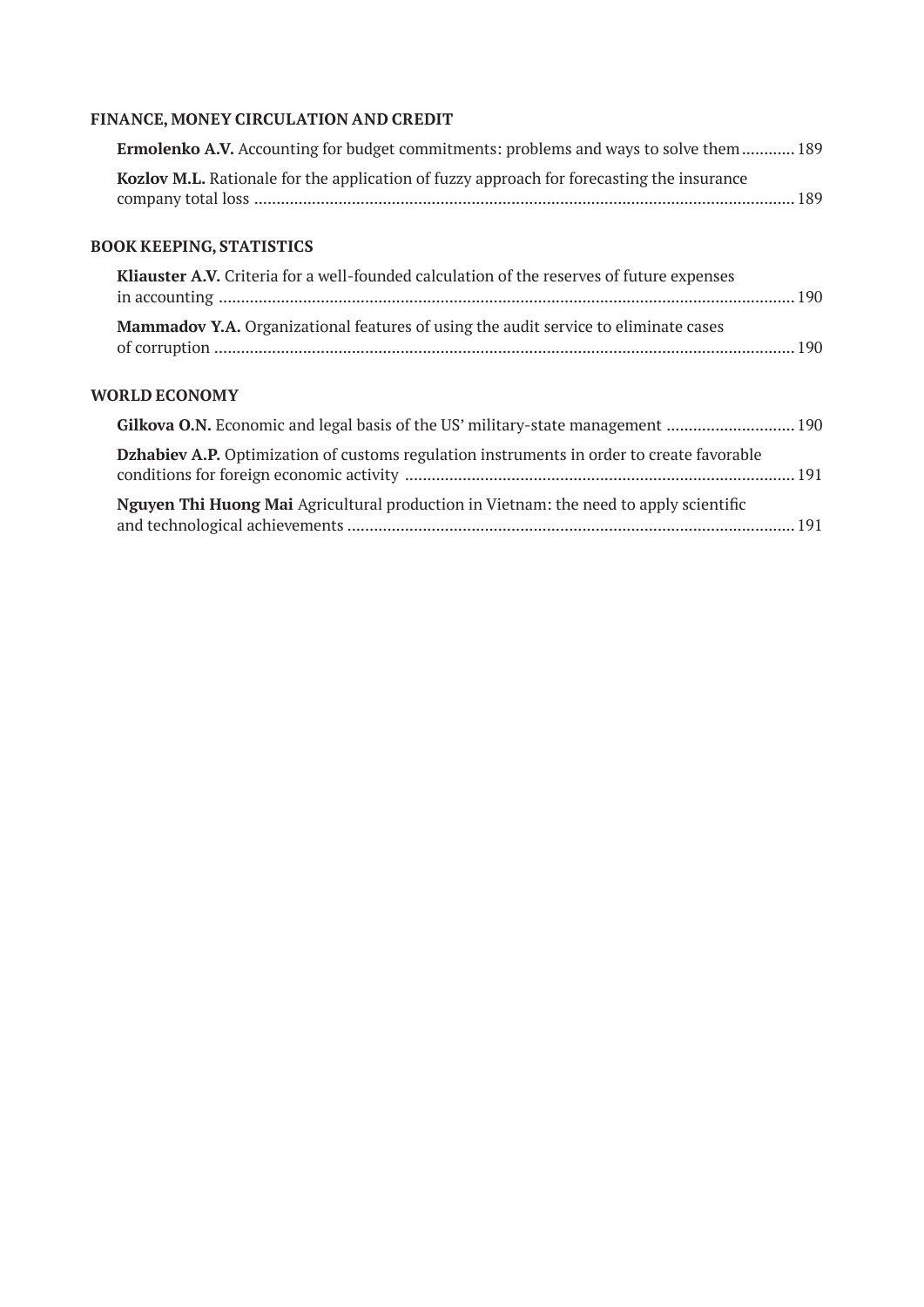#### **ECONOMIC THEORY**

# **INSTITUTIONAL PROBLEMS OF DEVELOPMENT OF THE RUSSIAN BANKING SECTOR**

©© 2018 **Nedorezova Elena Sergeevna** PhD in Economics, Associate Professor Samara State University of Economics 141, Soviet Army Street, Samara, 443090, Russia

©© 2018 **Vishnever Vadim Yakovlevich** PhD in Economics, Associate Professor Samara State University of Economics 141, Soviet Army Street, Samara, 443090, Russia

©© 2018 **Kuskov Vyacheslav Mikhailovich** PhD in Economics, Associate Professor Samara State University of Economics 141, Soviet Army Street, Samara, 443090, Russia

The article considers the main institutional problems that hamper the development of the banking sector in the Russian economy. It is substantiated that the preservation of a significant share of the banking system in state ownership is associated with the risks of sector inefficiency and its higher sensitivity to unfavorable changes in the operating environment. It is determined that the second institutional problem of the development of the Russian banking sector is traditionally the level of concentration of banking activities. It was revealed that in 2017 the tendency to some growth of the indicators characterizing the level of concentration of banking activity remained.

*Key words: banking sector, institutional problems, state banks, banking monopoly, concentration of banking activities.*

*Received for publication on 24.07.2018*

#### **INTELLECTUAL CAPITAL AND BUSINESS CYCLES**

©© 2018 **Levchenko Larisa Vladimirovna** PhD in Economics, Associate Professor Samara State University of Economics 141, Soviet Army Street, Samara, 443090, Russia E-mail: lvls@mail.ru

In the work the investigation of the influence of intellectual capital of a person on the cyclical development of the economy. The article discusses the phases of economic recession and recovery, draws a parallel between the development of intellectual capital and socio-economic development of the state. It is proved that intellectual capital is the initial driving force behind the development of the economy and society.

*Key words: human capital, intellectual capital, economic crisis, economic growth, economic recovery, economic recession, the cyclical nature of the economy.*

The phenomena of economic crises are a direct consequence of government policy and economic growth or economic decline in these countries, therefore, intellectual capital also has an impact on the global economic processes and changes. However, a cyclical economy and economic crises from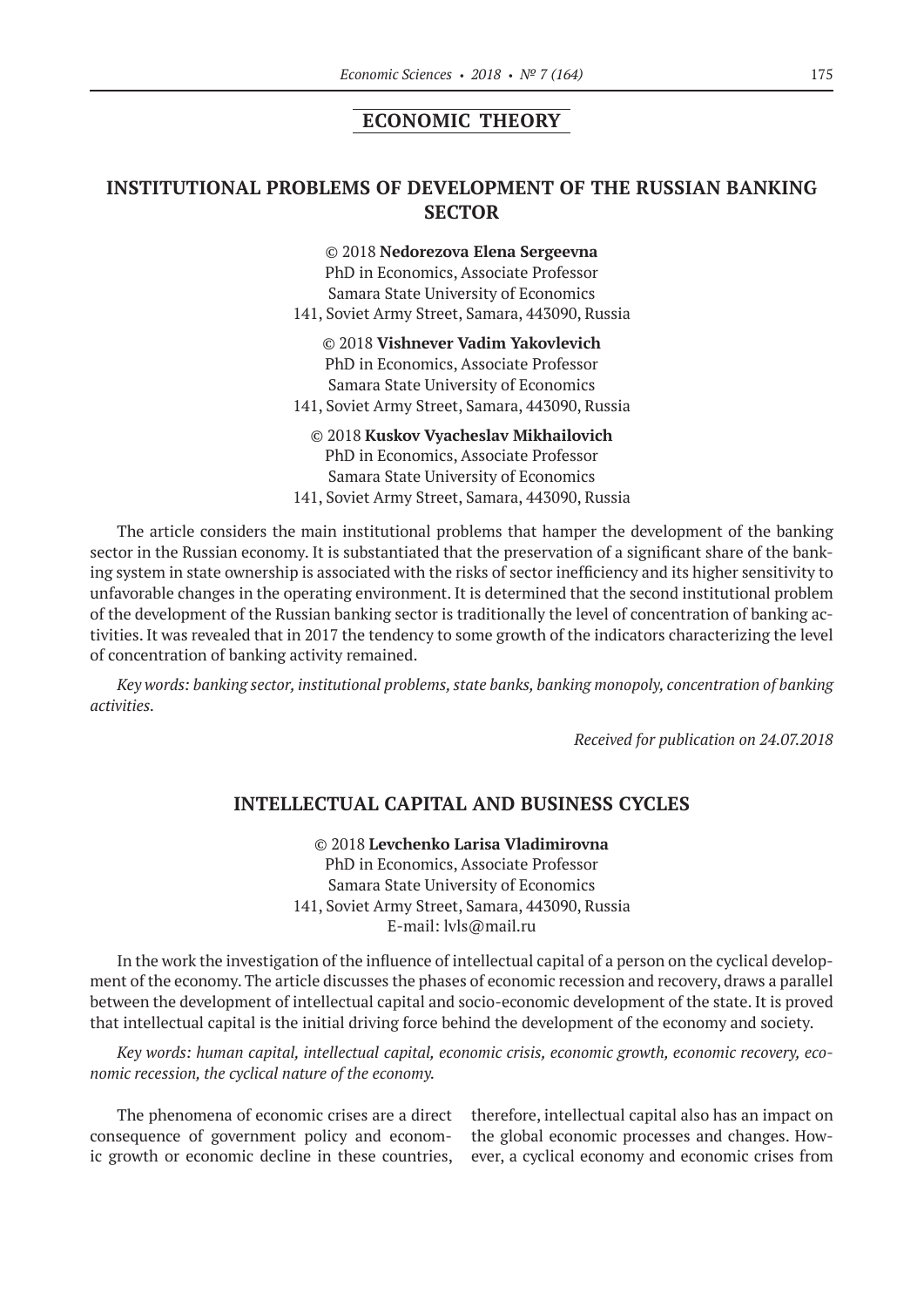the point of view of the theory of intellectual capital remains unaffected.

History of economic cycles confirms the simultaneous historical development of the economy and of people's consciousness.

In connection with the growth of unemployment in the phase of economic recession is the release of intellectual resources, the transition to less skilled labor and intellectual growth of unemployment, leading in General to a decrease of the processes of formation of intellectual capital, implementation and functioning of intellectual capital in manufacturing, and consequently to the moral wear and partial loss.

In the case of the lifting phase of the economy is driven by the policy of modernization and development of high-tech products, accompanied by massive use and performance of intellectual capital in manufacturing, as well as widespread its formation. If this phase of the development of the characteristic economy and unemployment, there was a slight frictional, structural and technological changes in labour processes. Here we see the widespread buildup and accumulation of intellectual capital.

Hence, you may notice that the collective development of individuals and intellectual capital of the state is in definite parallel relationship with the development of its socio-economic system as a whole. Thus, there is mutual simultaneous development or the accumulation of collective intellectual capital compared to tsiklicheskoi movement of the entire economy of the state. The initial driving force behind the direction of the economy and society is the conscious motivation of the people expressed in human and intellectual capital.

The higher moliwe economic behavior of people, the higher economic outcome. The universal motivation of people is growing, and behind it the economy grows.

*Received for publication on 17.07.2018*

# **CLUSTER TECHNOLOGIES IN THE PARADIGM OF THE DEVELOPMENT OF REGIONAL INNOVATION SYSTEMS (THE BEGINNING)**

©© 2018 **Konovalova Maria Evgenievna** Doctor of Economic Sciences, Head Department of Economic Theory Samara State University of Economics 141, Soviet Army Street, Samara, 443090, Russia E-mail: mkonoval@mail.ru

©© 2018 **Kuzmina Olga Yurievna**

PhD in Economics, Associate Professor of the Department of Economic Theory Samara State University of Economics 141, Soviet Army Street, Samara, 443090, Russia E-mail: pisakina83@yandex.ru

©© 2018 **Khansevarov Rustam Idrisovich**

Doctor of Economic Sciences, Professor of the Department of Economic Theory, Samara State University of Economics 141, Soviet Army Street, Samara, 443090, Russia E-mail: rust1978@mail.ru

In the article the questions reflecting the problems of formation and development of the regional innovation system in its close interaction with the cluster policy of the region and its intellectual potential are considered, the mechanism for creating effective territorial structural entities involving active interaction of the state and private business is shown, with the aim of creating conditions for innovation.

*Key words: cluster technologies, regional innovation systems, clusters, innovations, regional development institute*

*Received for publication on 24.07.2018*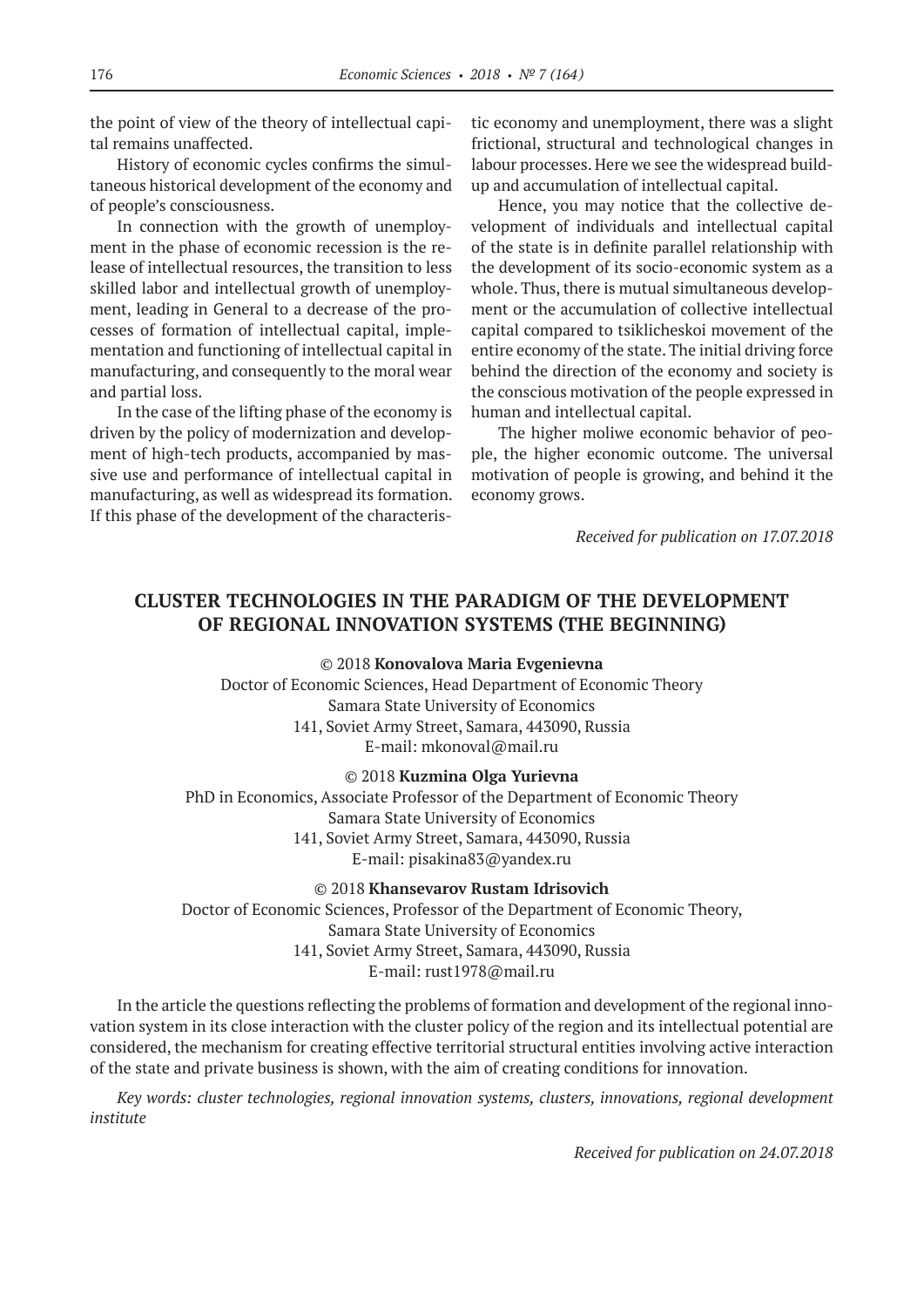# **INNOVATIVE ACTIVITY IN THE REPUBLIC OF KAZAKHSTAN AS A DRIVER OF ECONOMIC GROWTH OF THE COUNTRY**

©© 2018 **Timirgaliev Ilyas Naurzbaevich** Samara State University of economics 141, Soviet Army Street, Samara, 443090, Russia E-mail: tin85@mail.ru

The essence and significance of the concept of innovative activity and its impact on the economic state of the country are given. Scientific interpretations of economists from different schools on innovations and their role in society are presented. The presented statistical data are analyzed, which examines the structure of R&D expenditures in the Republic of Kazakhstan and the sources of their financing.

*Key words: innovation, innovation activity, innovative lag, innovation cycle, innovation-product, innovation-process, innovation costs, internal costs, external costs.*

#### **References**

- 1. *Koibakova A.T.* The current state of innovative development in Kazakhstan: the theoretical and methodological aspect // Bulletin of KazEU. 2013. № 2 (92). P. 32–40.
- 2. *Turekulova D.M., Beysengaliev B.T., Zhumanova B.K., Dosmambetova F.K.* Problems and prospects of development of innovative activity in the Republic of Kazakhstan // Bulletin of KazEU. 2015. № 4 (105). P. 49–57.
- 3. *Mikhailov A.M., Karova E.A.* Key aspects of transformation of production of industrial type into innovation // Bulletin of the Samara state economic University. 2014. № 3 (113). P. 54–60.
- 4. *Mikhailov A.M., Khadkova L.T.* Strategy of innovative development of the economy in Russia // Competitiveness in the global world: economy, science, technology. 2017.  $N^{\circ}$  8–1 (55). P. 132–135.
- 5. *Maksimov N.N.* Theoretical Foundations of Innovation Activity // Young Scientist. 2013. № 10. P. 340–343.
- 6. *Mikhailov A.M.* Perfection of the institutes of the national innovation system of Russia // Bulletin of the Samara financial and economic institute. 2012. № 14. P. 11–19.
- 7. Science and innovative activities of Kazakhstan 2012–2016 / Statistical digest / in Kazakh and Russian / 66 pag.
- 8. The science. Innovation. Information society 2014–2016 / quick reference guide/ in Kazakh and Russian / 44 pag.

*Received for publication on 18.07.2018*

# **CONDITIONS FOR THE DEVELOPMENT THE COOPERATIVE SECTOR OF AGRICULTURAL ECONOMY**

#### ©© 2018 **Egorov Vladimir Georgievich**

Doctor of Economics, Doctor of History Professor of Plekhanov Russian University of Economics, Professor of Bauman Moscow State Technical University (BMSTU) Е-mail: korrka@mail.ru

©© 2018 **Shtol Maxim Vladimirovich** Applicant of Plekhanov Russian University of Economics, Moscow Е-mail: m.shtol@gmail.com

#### ©© 2018 **Inshakov Andrey Alekseevich**

The Postgraduate Student Department of Political Economy and History of Economic Science Plekhanov Russian University of Economics, Moscow Е-mail: aero789@mail.ru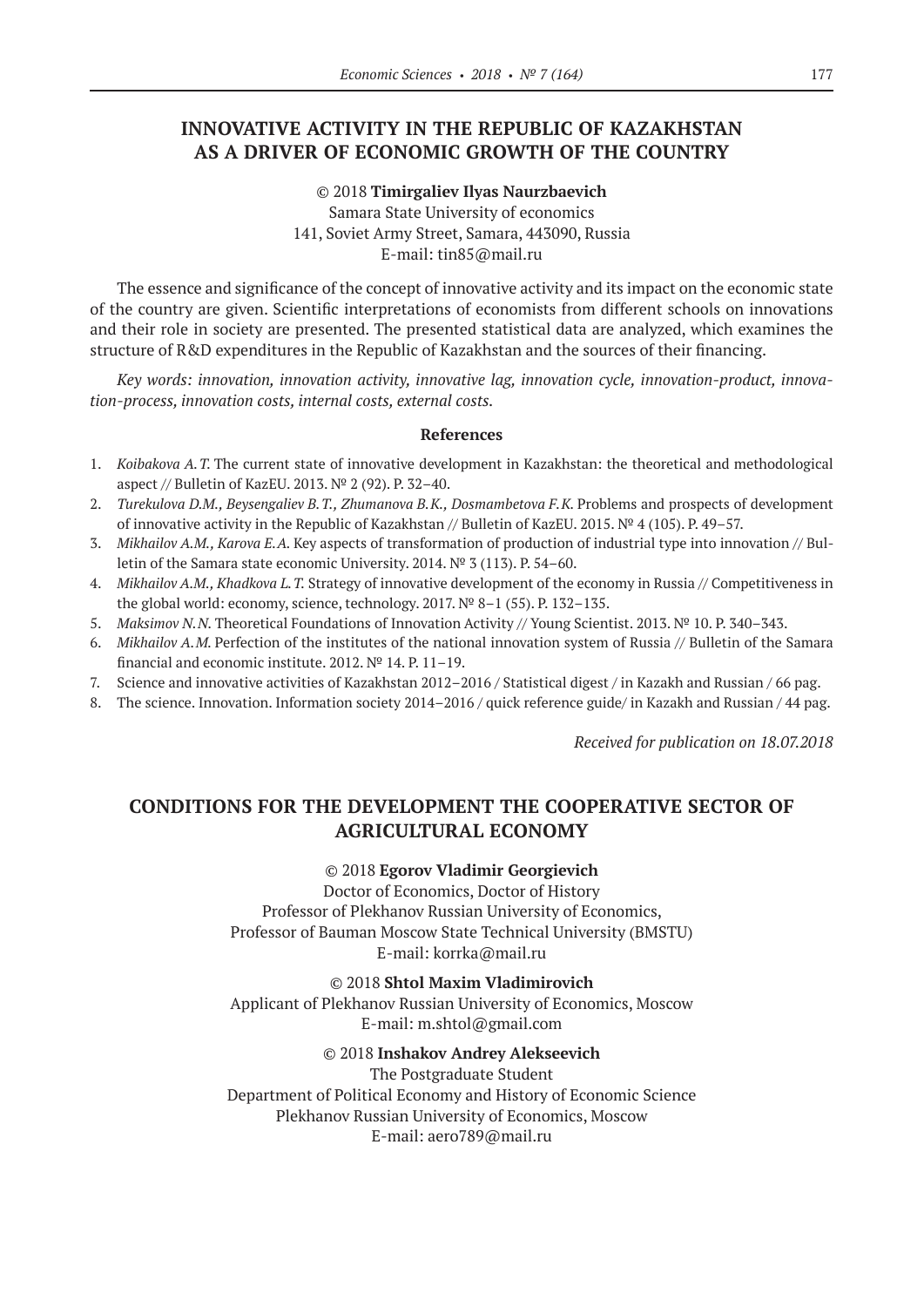The article is devoted to the conceptual aspects of the development of agricultural cooperation. The authors analyze the subjective and objective prerequisites for the growth of cooperative associations of small rural producers. The article shows that the objective factors that determine the Genesis of agricultural cooperation, namely, the presence of property of small rural producers, allowing to maintain the status of independent owners, but not sufficient in terms of efficiency in the market economy, and integration into the market remain relevant in modern cooperative practice.

*Key words: the genesis of agricultural cooperation, industrial cooperation, public organization, proletarianization of the rural population, private property, commodity farms, commercial thinking, cooperative legislation*

Financing: The Work was carried out within the framework of the RFBR grant 18–010–00437 «Cooperation as an instrument for development rural areas and economic self-organization of population», contract № 18–010–00437\18 dated January 31, 2018.

#### **References**

- 1. *Chayanov A.V.* Izbrannye proizvedeniya [Selected works], M.: Moscow worker, 1989, p. 190
- 2. *ZHid SHarl'*. O kooperacii [On cooperation], M.: Universal'naya biblioteka [Universal library], 1915, p. 21.
- 3. *Tugan-Baranovsky M.I.* Social'nye osnovy kooperacii [Social bases of cooperation], M. 1916, p. 68–69
- 4. Koncepciya razvitiya sel'skohozyajstvennyh potrebitel'skih kooperativov. Ministerstvo sel'skogo hozyajstva RF, [The concept of development of agricultural consumer cooperatives. Ministry of agriculture of the Russian Federation], 29 March 2016, [Electronic resource], - URL: https://fsspk.ru/wp-content/uploads/2014/03/koncepciya\_2006.pdf (Accessed: 16.07.2018)
- 5. SZ THE RUSSIAN FEDERATION, 1995, No. 50, St. 4870
- 6. *Stroev E. S., Nikolskiy S.A., Kiryushin V.I.* Mnogoukladnaya agrarnaya ehkonomika i rossijskaya derevnya (seredina 80-h- 90-e gg. HKH stoletiya) [Diversified agrarian economy and the Russian village (the middle of 80-ies — 90-ies of XX century)], E.S. Stroev, S. A., Nikol'sky, V.I. Kiryushin, etc.: edited by E.S. Stroyev, M.: Ear. 2001. p. 398
- 7. *Pajitnov, A.K.* Osnovy kooperatizma [Fundamentals of cooperatism], M. 1917, p. 67, 85, 86;
- 8. *David G.* Socializm i kooperativnoe dvizhenie [Socialism and cooperative movement], SPb. 1906, р. 12–15
- 9. *Ozerov N.* Obshchestva potrebitelej. Istoricheskij ocherk ih razvitiya v Zapadnoj Evrope, Amerike i Rossii [Consumer societies. Historical sketch of their development in Western Europe, America and Russia], SPb, 1899, p. 122
- 10. Doklad general'nogo sekretarya OON «O nacional'nom opyte v oblasti sodejstviya kooperativnomu dvizheniyu» [Report of the UN Secretary-General «on national experience in promoting cooperative movement»], BPI. No. 41.27.2, 1989. р. 3–13
- 11. Proizvoditel'nye tovarishchestva, kak orudie dlya popytok razresheniya social'nogo voprosa [Productive partnerships as a tool for attempts to resolve the social issue], SPb: Knigoizdatel'stvo «Druzej svobody i poryadka» [book Publishing «Friends of freedom and order»], 1906, p. 18–19
- 12. Koncepciya razvitiya sel'skohozyajstvennyh potrebitel'skih kooperativov. Ministerstvo sel'skogo hozyajstva RF [The concept of development of agricultural consumer cooperatives. Ministry of agriculture of the Russian Federation]. March 29, 2006, [Electronic resource],— URL: http://fsspk.ru/wp-content/uploads/2014/03/koncepciya\_2006.pdf (Accessed:16.07.2018)
- 13. *Egorov V.G.* Kooperaciya v sovremennoj Rossii [Cooperation in modern Russia], SPb: Аleteia, 2013, p. 407.
- 14. Itogi Vserossijskoj sel'skohozyajstvennoj perepisi 2018 goda (v 8 tomah). Tom 2. CHislo ob»ektov Vserossijskoj sel'skohozyajstvennoj perepisi 2016 goda. Trudovye resursy i ih harakter. Oficial'noe izdanie [Results of the all-Russian agricultural census of 2018 (in 8 volumes). Volume 2. The number of objects of the all-Russian agricultural census in 2016. Human resources and their nature. Official publication] M.: NIC «Statistika Rossii» [SIC «Statistics of Russia»], 2018, p. 139, 141. Calculations are made by the authors.

*Received for publication on 22.07.2018*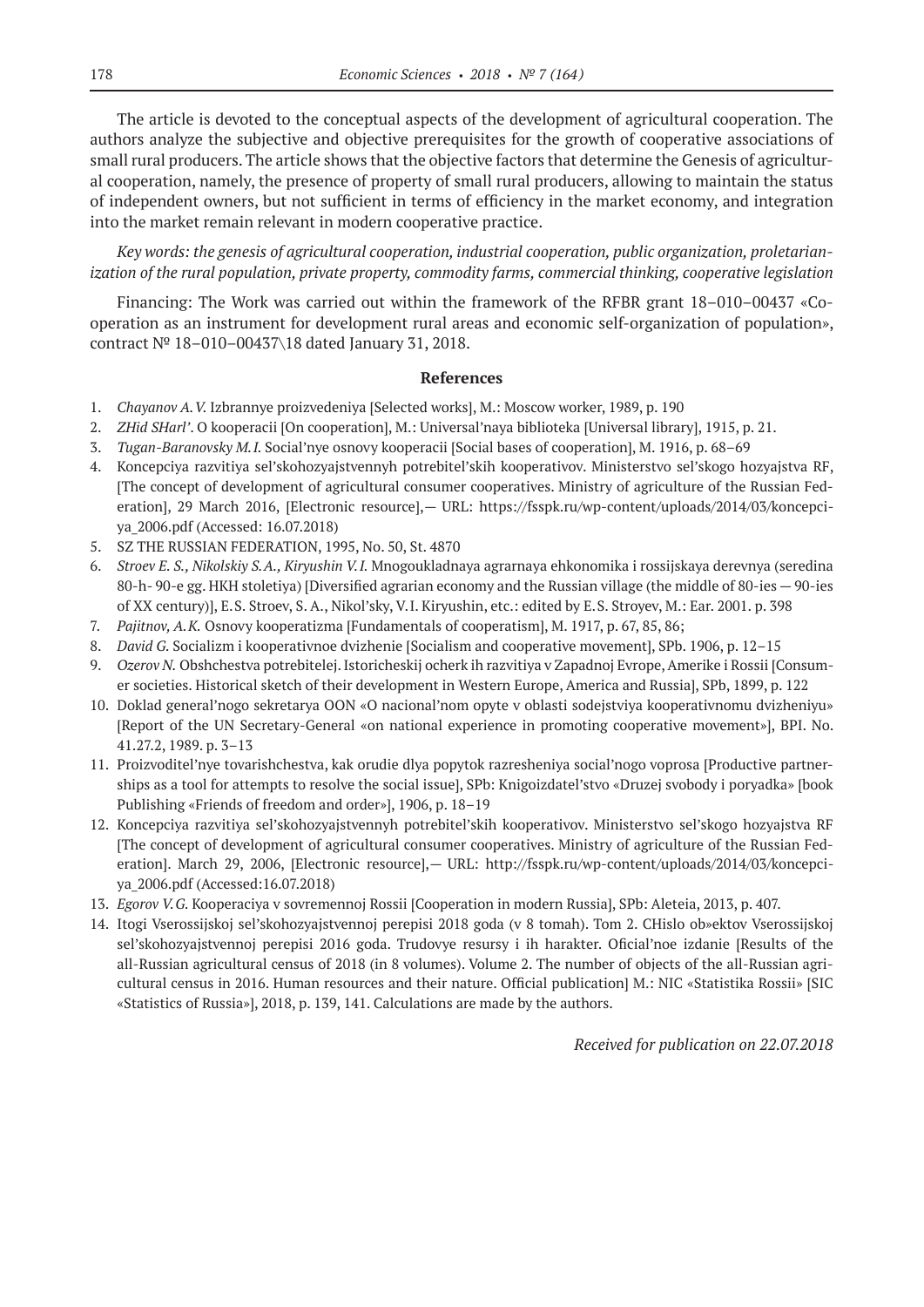#### **ECONOMICS AND MANAGEMENT OF NATIONAL ECONOMY**

#### **INCLUSIVE DEVELOPMENT OF RUSSIA: INDUSTRIAL GROWTH FACTORS**

©© 2018 **Cherkasov Vitaliy Vasilievich** Doctor of Economics, Professor of the Department of Corporate Governance Higher School of Corporate Governance Russian Academy of National Economy and Public Administration under the President of the Russian Federation 84, Prospect Vernadsky, Moscow, 119571, Russia E-mail: vitalycherkasov18@gmail.com.

©© 2018 **Zhdanov Dmitry Alekseevich** Doctor of Economics, Professor of the Department of Corporate Governance Higher School of Corporate Governance Russian Academy of National Economy and Public Administration under the President of the Russian Federation 84, Prospect Vernadsky, Moscow, 119571, Russia E-mail: d.zdanov@ranera.ru

This article deals with development of methodological approaches to determination of the Russian industry growth factors as drivers of inclusive development of the national economy. In the modern world, the importance of this problem is growing due to the processes of disintegration of the global economic space, the strengthening of slowdown trends in the growth of gross domestic product (GDP), the aggregate factor productivity on the planet and the need to use mechanisms to replace external factors of the national economies dynamics by internal ones. The universality of the inclusive development' problem allows the authors to assess the various factors contribution to economic dynamics and to dwell on the mechanisms of industrial growth in the example of Russia. Having singled out the two main segments of the national industry, the authors define their specifics, connected with their relative «isolation» from each other and their own self-development laws. To explain this phenomenon, the authors use the methodology of analyzing their structural links with the identification of compensation and substitution laws, which make it possible to identify the main obstacles to the development of scientific and technological potential of in these segments, factors of inhibition in them of aggregate factor productivity and inability to act as drivers of country' inclusive development. The authors see the main way to unlock the factors of inhibition of Russian industry in stimulating the state to expand the scientific, technical and industrial forms of cooperation of industrial enterprises both at the sectoral and inter-branch levels, as well as integrating them into value-added production chains. The author's position coincides with the conclusions of both Russian and foreign researchers, national and international organizations.

*Key words: desintegration of global economy, aggregate factors' productivity, innovative activity, technological and process innovation.*

*Received for publication on 31.07.2018*

# **IMPROVEMENT OF METHODOLOGY OF THE ENERGY INTENSITY ANALYSIS OF TERRITORIAL FORMATIONS POWER SYSTEMS**

©© 2018 **Lisin Evgeny Mikhailovich** PhD in Economics National Research University «Moscow Power Engineering Institute» 14, Krasnokazarmennaya st., Moscow, 111250, Russia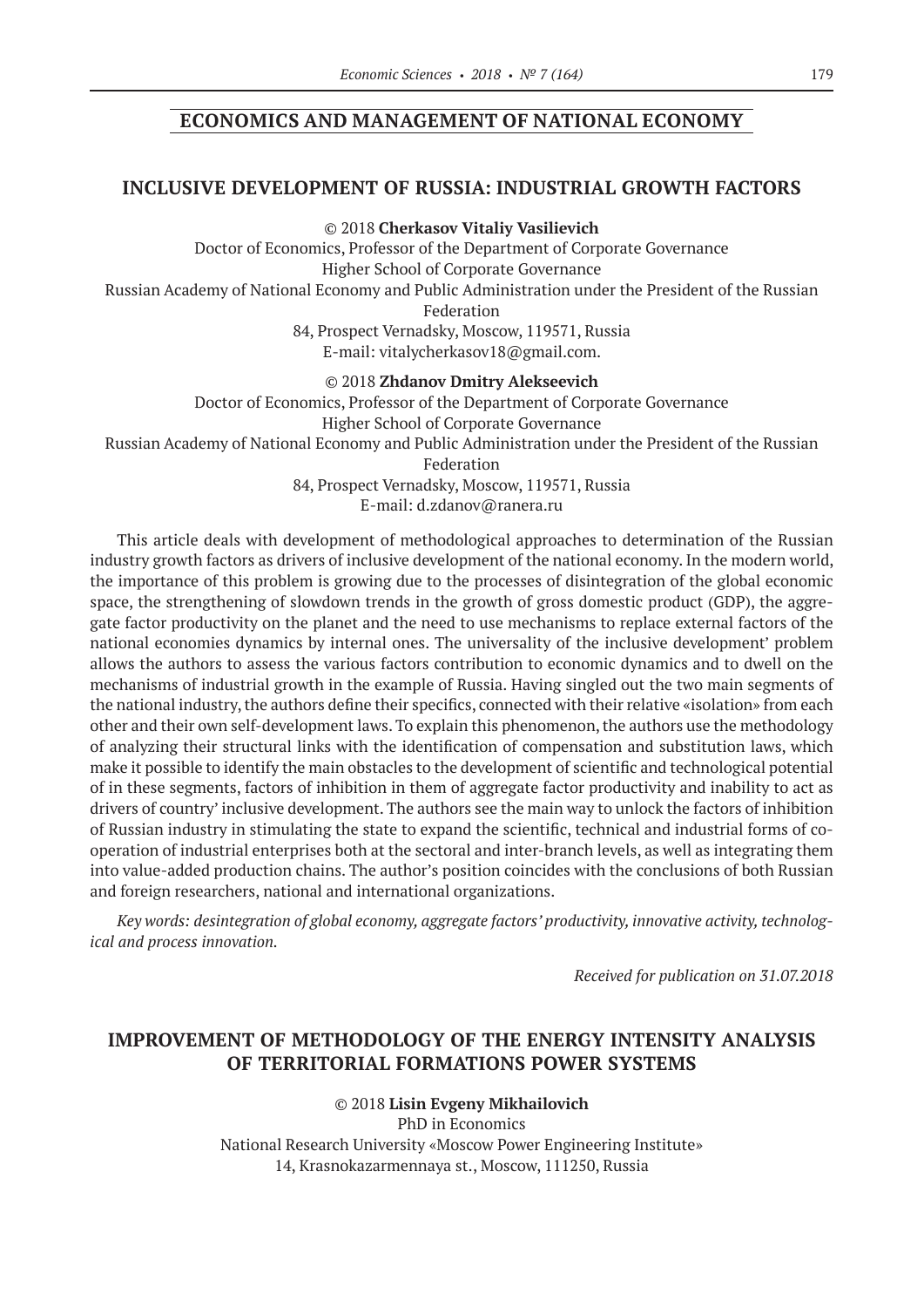#### E-mail: lisinym@mpei.ru

The paper considers the question of improving the methodology for analyzing the energy intensity of regional power systems. A complex model of classification criteria for energy systems was proposed, which enabled to group them using multidimensional statistical analysis methods. For each group of power systems, production features of their functioning have been singled out and the most effective strategies for reducing energy intensity have been proposed.

*Key words: territorial formation, energy system, specific energy consumption, energy intensity, gross regional product, classification criteria, grouping, typology, strategies for reducing energy intensity*

#### **References**

- 1. *Ratner, S. V.* (2015). Vliyanie regionalnyx innovacionnyx sistem na uspeshnost` realizacii programm po energosberezheniyu i povysheniyu energoeffektivnosti. Innovacii, 7 (201), 60–69.
- 2. *Musina, D. R., Biryukova, V. V., Musalimov, A. D.* (2016). Energoemkost` valovogo vnutrennego produkta Rossii. Evrazijskij yuridicheskij zhurnal, 11, 319–321.
- 3. *Lisin, E., Kindra, V., Strielkowski, W., Zlyvko, O., Bartkute, R.* (2017). Economic analysis of heat and electricity production in the decentralisation of the Russian energy sector. Transformations in Business & Economics, 16(2), 75–88.
- 4. Regiony Rossii. Social`no-ekonomicheskie pokazateli 2017. Statisticheskij sbornik.— M.: Rosstat, 2017.— 1404 s.
- 5. Rossijskij statisticheskij ezhegodnik 2017. Statisticheskij sbornik.— M.: Rosstat, 2017.— 689 s.
- 6. *Lisin, E. M., Zhovtyak, P. G., Kurdyukova, G. N., Anisimova, Yu. A.* (2017). Povyshenie ekonomicheskoj ustojchivosti regional`nyx energeticheskix sistem v usloviyax rosta neravnomernosti energopotrebleniya. Vektor nauki Tol`yattinskogo gosudarstvennogo universiteta. Seriya: Ekonomika i upravlenie, 4, 42–50.
- 7. *Bashmakov, I. A.* (2012). Energeticheskie balansy RF i sub`ektov RF kak osnova razrabotki i monitoringa programm povysheniya energoeffektivnosti. Energosovet, 4(23), 21–29.
- 8. Energeticheskaya strategiya Rossii na period do 2030 goda: red. ot 13.10.2009. Dostup iz sprav.-pravovoj sistemy` «Konsul`tant Plyus».
- 9. Energeticheskaya strategiya Rossii na period do 2035 goda: red. ot 01.02.2017. Dostup iz sprav.-pravovoj sistemy «Konsul`tant Plyus».

*Received for publication on 13.07.2018*

# **LOGISTICS APPROACH TO THE QUALITY OF TRANSPORT SERVICES**

#### ©© 2018 **Kalashnikov Sergey Aleksandrovich**

Doctor of Economics, Professor Ryazan State University S.A. Yesenin 46, Freedom Street, Ryazan, 390000, Russia E-mail: kgs50@yandex.ru

#### ©© 2018 **Yudakov Olga Vasilievna**

PhD in Economics, Associate Professor Samara State University of Economics 141 Sovetskoy Armii Street, Samara, 4430090, Russia E-mail: olg-yudakova@yandex.ru

©© 2018 **Rakhmatullina Al'bina Rustamovna**

PhD in Economics, Associate Professor Samara State University of Economics 141 Sovetskoy Armii Street, Samara, 4430090, Russia E-mail: laylay\_87@mail.ru

©© 2018 **Sivaks Anna Nikolaevna**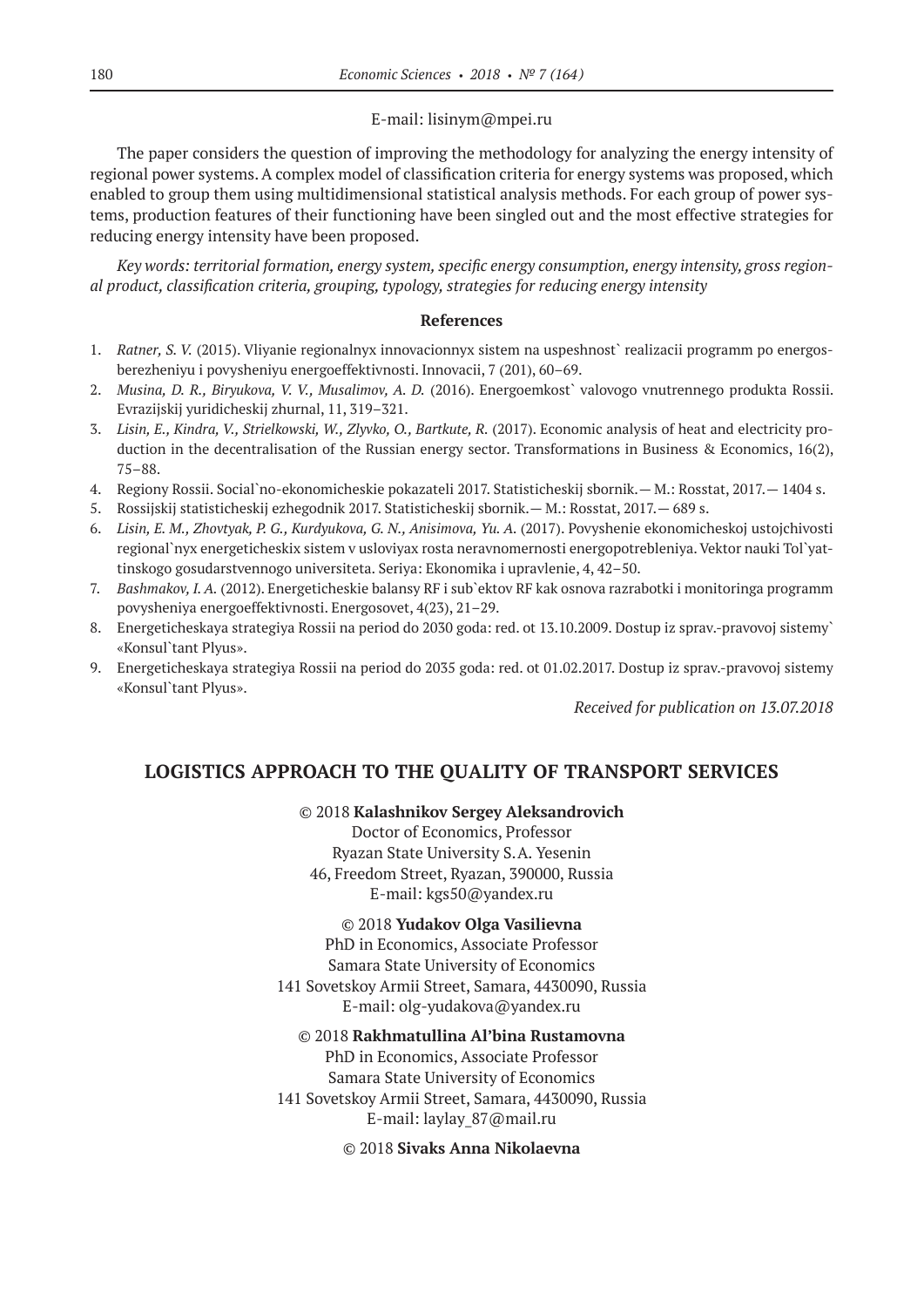PhD in Economics, Associate Professor Samara State University of Economics 141 Sovetskoy Armii Street, Samara, 4430090, Russia E-mail: anna.sivaks@yandex.ru

©© 2018 **Permyakova Alina Alexandrovna** Samara State University of Economics 141 Sovetskoy Armii Street, Samara, 4430090, Russia E-mail: a\_permyakova\_a@mail.ru

The article proposes directions for achieving adaptability of management decisions in the process of providing transport services. The mechanism of realization of the main positions of the Transport Strategy in the subjects of the Russian Federation on the basis of the development of programs for the optimization of urban passenger transport is presented. It is suggested to use logistical tools both for constant improvement of transport services provision, identification of consumer preferences and market opportunities, and as a basis for a management strategy that promotes the generation and implementation of innovations.

*Key words: logistic services, transportation process, adaptability, quality standard, optimization.*

*Received for publication on 15.07.2018*

# **ASSESSMENT OF COMPETITIVENESS OF AIRLINES: PROBLEMS, APPROACHES, RECOMMENDATIONS**

©© 2018 **Kidrachev Ruslan Nailevich**

Ufa State Aviation Technical University 12, Karl Marx Street, Ufa, 450008, Russia

E-mail: kidrachev@myrambler.ru

In the article presents results of analysis scientific literature on the problem of assessing competitiveness of airlines. In the article propose scientific recommendations for assessing competitiveness of airlines based on cluster analysis and the multicriteria ranking method. Practical approbation of the problem of assessing the competitiveness of the airlines was carried out.

*Key word: airlines, airports, air transport, competitiveness, cluster analysis, logistics.*

#### **References**

- 1. *Andreev A.V.* Metodika razrabotki izmeryaemy`x pokazatelej e`ffektivnosti upravleniya predpriyatiyami otrasli vozdushnogo transporta [Methodology for developing measurable performance indicators for the management of air transport industry enterprises] / A.V. Andreev // Prakticheskij marketing [Practical Marketing]. 2012. № 2 (180). P. 29–33. [in Russian]
- 2. *Andreev A.V.* Aktual`ny`e voprosy` formirovaniya konkurentosposobny`x xabov na baze rossijskix predpriyatij otrasli vozdushnogo transporta [Topical issues of formation of competitive hubs on the basis of Russian enterprises in the air transport industry] monograph / A.V. Andreev. M., SUM. 2012. 119 p. [in Russian]
- 3. *Velapatino S.* Ae`roport kak logisticheskij i raspredelitel`ny`j centr dlya povy`sheniya nacional`noj i regional`noj konkurentosposobnosti [Airport as a logistics and distribution center for the improvement of national and regional competitiveness] / S. Velapatino // Nauchny`j vestnik MGTU GA [Civil Aviation High TECHNOLOGIES] 2012. № 181. P. 46–49. [in Russian]
- 4. Godovoj otchet AO «RZhD Logistika» za 2017 g. [Annual report of the JSC RZD Logistics 2017] [Electronic resource] // Official website of the JSC RZD Logistics. URL: http://www.rzdlog.ru/investor\_relations/disclosure/ (accessed: 14.08.2018). [in Russian]
- 5. Danny`e Mezhdunarodnogo ae`roporta Gonkonga [Data of the HKIA] [Electronic resource] // Official website of the HKIA. URL: http://www.hongkongairport.com/en/the-airport/air-cargo/index.page (accessed: 14.08.2018).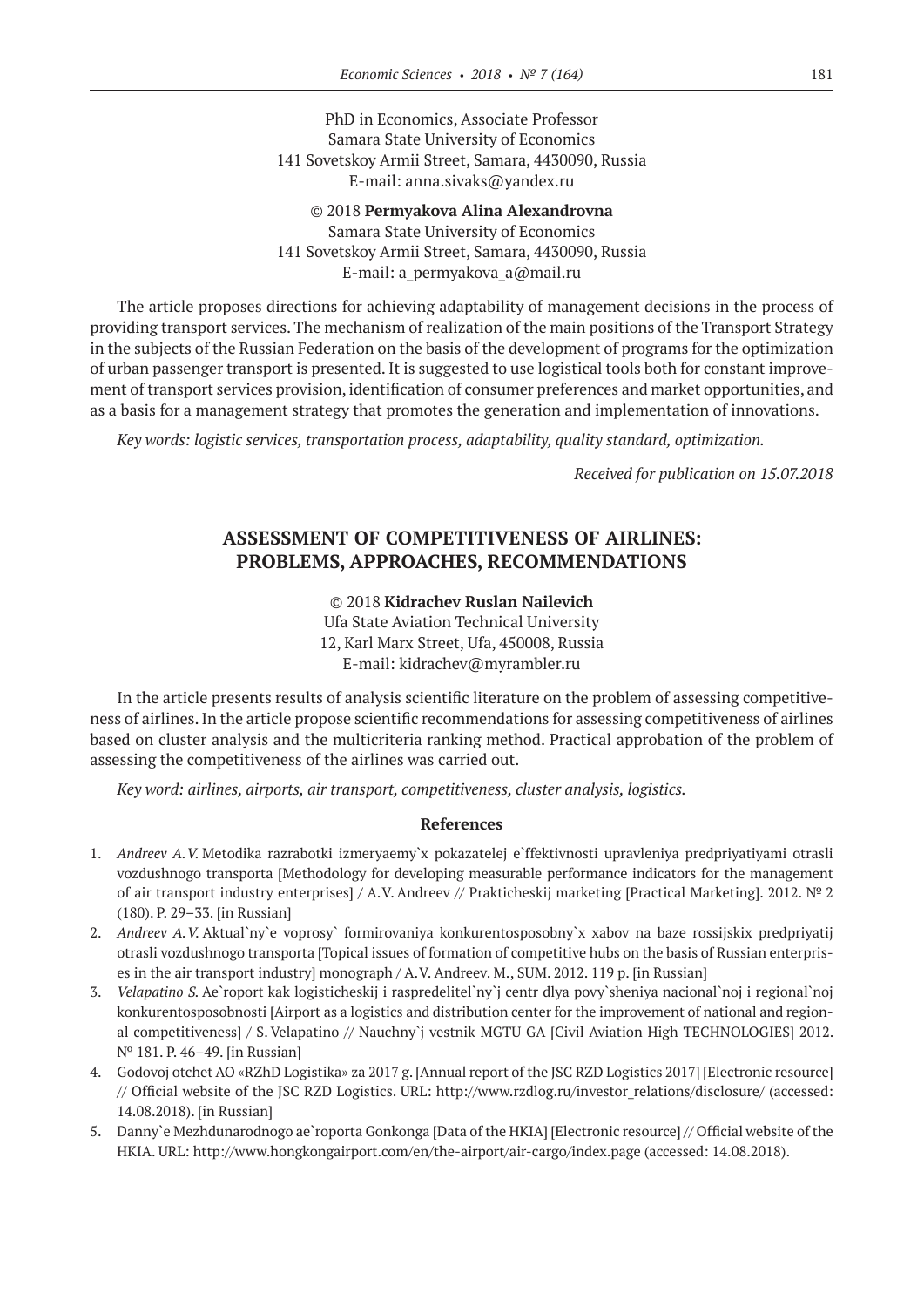- 6. Dannye FAVT «Rosaviaciya» [Data of the Federal Air Transport Agency] [Electronic resource] // Official website of the Federal Air Transport Agency. URL: http://www.favt.ru/ (accessed: 14.08.2018). [in Russian]
- 7. *Dunaeva N.O.* Konkurentosposobnost` aviakompanij na mezhdunarodnom ry`nke [Competitiveness of airlines in the international market] / N.O. Dunaeva, E. Yu. Kuzneczova // Vestnik YuUrGU [Bulletin of the South Ural State University]. 2008. № 14. P. 65–73. [in Russian]
- 8. *Kidrachev R.N.* Formirovanie regional`ny`x transportno-logisticheskix sistem na vozdushnom transporte: teoreticheskie aspekty` [Formation of regional transport and logistic systems on air transport: theoretical aspects] / Kidrachev R.N. // Mezhdunarodny`j nauchno-issledovatel`skij zhurnal [International Research Journal]. 2017. № 12 (66). P. 39–42. [in Russian]
- 9. Otchetnost` aviakompanij Rossijskoj Federacii [Reporting of airlines of the Russian Federation] [Electronic resource] // URL: www.e-disclosure.ru/ (accessed: 14.08.2018). [in Russian]
- 10. *Rodionova L.N.* Metody` rascheta ceny` na novy`j tovar [Methods for calculating the price of a new product] / L.N. Rodionova, Yu.R. Rudneva, S.T. Pashin // Marketing v Rossii i za rubezhom [Journal of Marketing in Russia and Abroad]. 2001. № 2. [in Russian]
- 11. *Rodionova L.N.* Ocenka konkurentosposobnosti produkcii [Evaluation of product competitiveness] / L.N. Rodionova, O.G. Kantor, Yu.R. Xakimova // Marketing v Rossii i za rubezhom [Journal of Marketing in Russia and Abroad]. 2000. № 1. P. 63–77. [in Russian]
- 12. Rossiya v cifrax. 2018 [Russia in figures. 2018]. Statisticheskij sbornik federal`noj sluzhby` gosudarstvennoj statistiki [Statistical compilation of the Federal State Statistics Service] — M., 2018. 522 p. [in Russian]
- 13. Srednij vozrast samoletov rossijskix aviakompanij za 2017 g. [Average age of Russian airlines in 2017] [Electronic resource] // Official website of the WORLD-S. URL: http://world-s.ru/avia/statistikaifakti/ (accessed: 14.08.2018). [in Russian]
- 14. Transportnaya strategiya Rossii na period do 2030 g. [Transport Strategy of the Russian Federation for the Period until 2030] [Electronic resource] // Official website of the Ministry of Transport of the Russian Federation. URL: https://www.mintrans.ru/documents/ (accessed: 14.08.2018). [in Russian]
- 15. Federal`ny`e aviacionny`e pravila «Trebovaniya k yuridicheskim liczam, individual`ny`m predprinimatelyam, osushhestvlyayushhim kommercheskie vozdushny`e perevozki. Forma i poryadok vy`dachi dokumenta, podtverzhdayushhego sootvetstvie yuridicheskix licz, individual`ny`x predprinimatelej, osushhestvlyayushhix kommercheskie vozdushny`e perevozki, trebovaniyam federal`ny`x aviacionny`x pravil». [Federal Aviation Regulations «Requirements for legal entities, individual businessmen engaged in commercial air transportation. Form and procedure for issuing a document confirming the compliance of legal entities, individual entrepreneurs engaged in commercial air transportations, with the requirements of federal aviation regulations»] [Electronic resource]. Official website of the Federal Air Transport Agency. URL: https://www.favt.ru/dokumenty-federalnye-pravila?id=2874 (accessed: 14.08.2018). [in Russian]
- 16. Federal`ny`e aviacionny`e pravila «Obshhie pravila vozdushny`x perevozok passazhirov, bagazha, gruzov i trebovaniya k obsluzhivaniyu passazhirov, gruzo-otpravitelej, gruzopoluchatelej». [Federal Aviation Regulations «General rules for the air transportation of passengers, baggage, cargo and the requirements for servicing passengers, consignors, consignees»] [Electronic resource]. Official website of the Federal Air Transport Agency. URL: https://www.favt.ru/dokumenty-federalnye-pravila/?id=2916 (accessed: 14.08.2018). [in Russian]

*Received for publication on 31.07.2018*

# **TO THE QUESTION ABOUT THE CONTENT AND RATIO OF THE MAIN CATEGORIES IN THE FIELD OF INNOVATIVE DEVELOPMENT OF THE ENTERPRISE**

#### ©© 2018 **Pavlov Evgeny Olegovich**

Graduate Student of Department of Management Financial University under the Government of the Russian Federation 49, Leningradsky Prospect, Moscow, 125993, Russia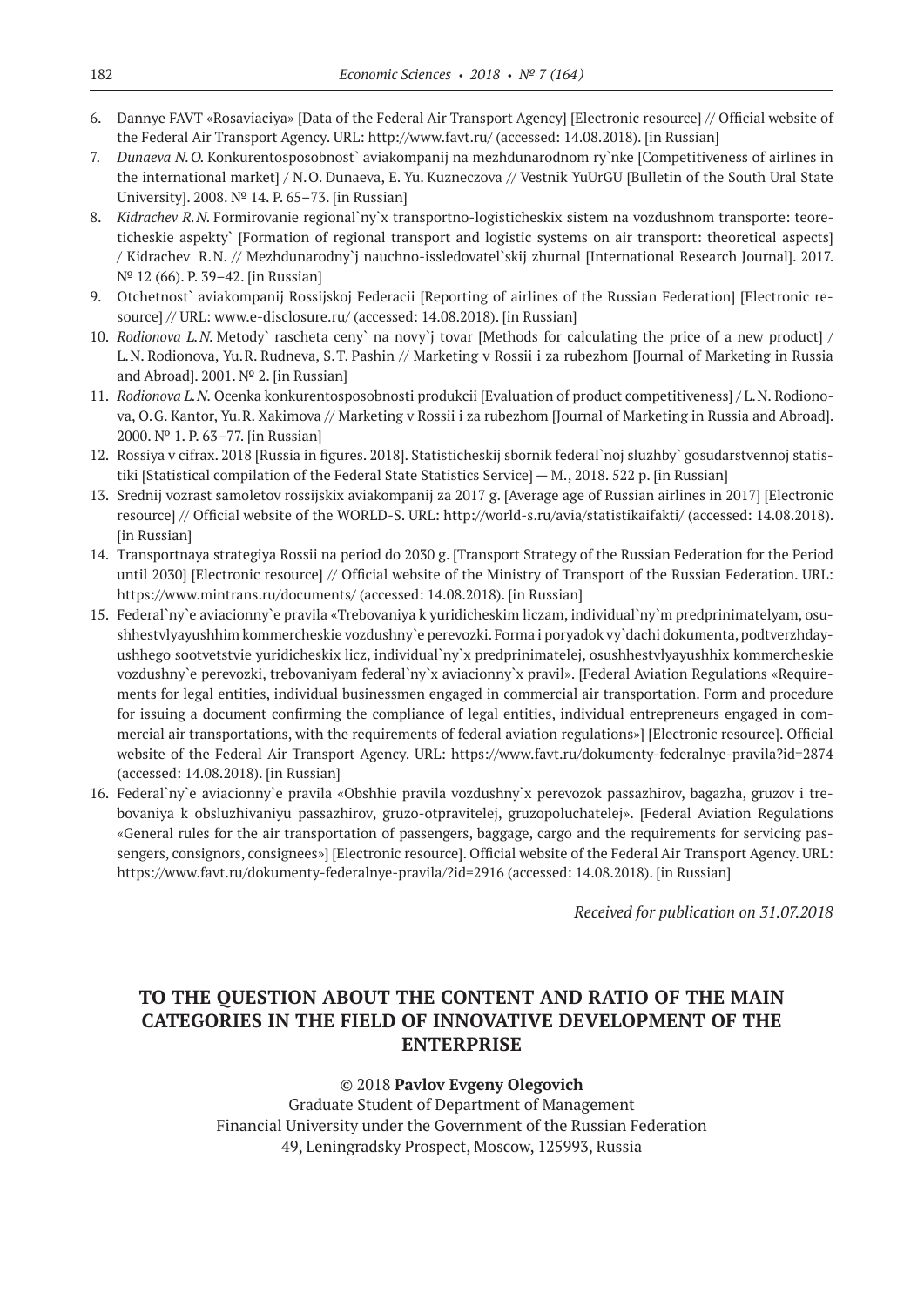E-mail: eo.pavlov@ya.ru

#### ©© 2018 **Monakhov Valentin Andreevich**

Postgraduate of the Faculty of Engineering Business and Management Moscow State Technical University named after N.E. Bauman (National Research University) Building 1, 5, 2nd Bauman Street, Moscow, 105005, Russia E-mail: Rkt3group@mail.ru

The article is devoted to theoretical and methodological aspects of innovative development of enterprises. The authors give definitions of most important terms in the field of innovation, developing a system of relevant notions — from the term «innovation» to the comprehensive definition of «innovative growth of the enterprise». The article can be used for further improvement of methodical and practical tools in the field of high-tech development of the enterprise.

*Key words: innovation, innovative process, innovative potential, innovative infrastructure, innovative environment, innovative activities, innovative growth of the enterprise.*

*Received for publication on 21.07.2018*

# **ANALYSIS OF POPULATION'S ATTITUDES AND PREPAREDNESS TO INNOVATIONS**

©© 2018 **Popadyuk Tatyana Gennadievna**

Doctor of Economics, Professor of the Department of Management Financial University under the Government of the Russian Federation 49, Leningradsky Prospekt, Moscow, 125993, Russia E-mail: tpopadyuk@fa.ru,

©© 2018 **Budarin Nikita Valerievich**

Post-graduate student of the Department of Management Financial University under the Government of the Russian Federation 49, Leningradsky Prospekt, Moscow, 125993, Russia E-mail: proniks@yandex.ru

The article is devoted to the analysis of the emerging tendency of the population of the country to participate in innovation activities on an equal basis with other institutions, as the state and business entities. The attitude of the population of the country to innovative activity is investigated. In this regard, the implementation of a clear long-term social and technological strategy into the Russian innovation sphere becomes especially urgent.

*Key words: innovative economy, technooptimists, technophobes, technoscotics, artificial intelligence, business, technological progress, innovative sphere*

*Received for publication on 25.07.2018*

# **THE CONCEPT OF A BUSINESS MODEL**

©© 2018 **Iovu Theodore Tudorovich**

Graduate student The Russian Academy of National Economy and the State Service under the President of the Russian Federation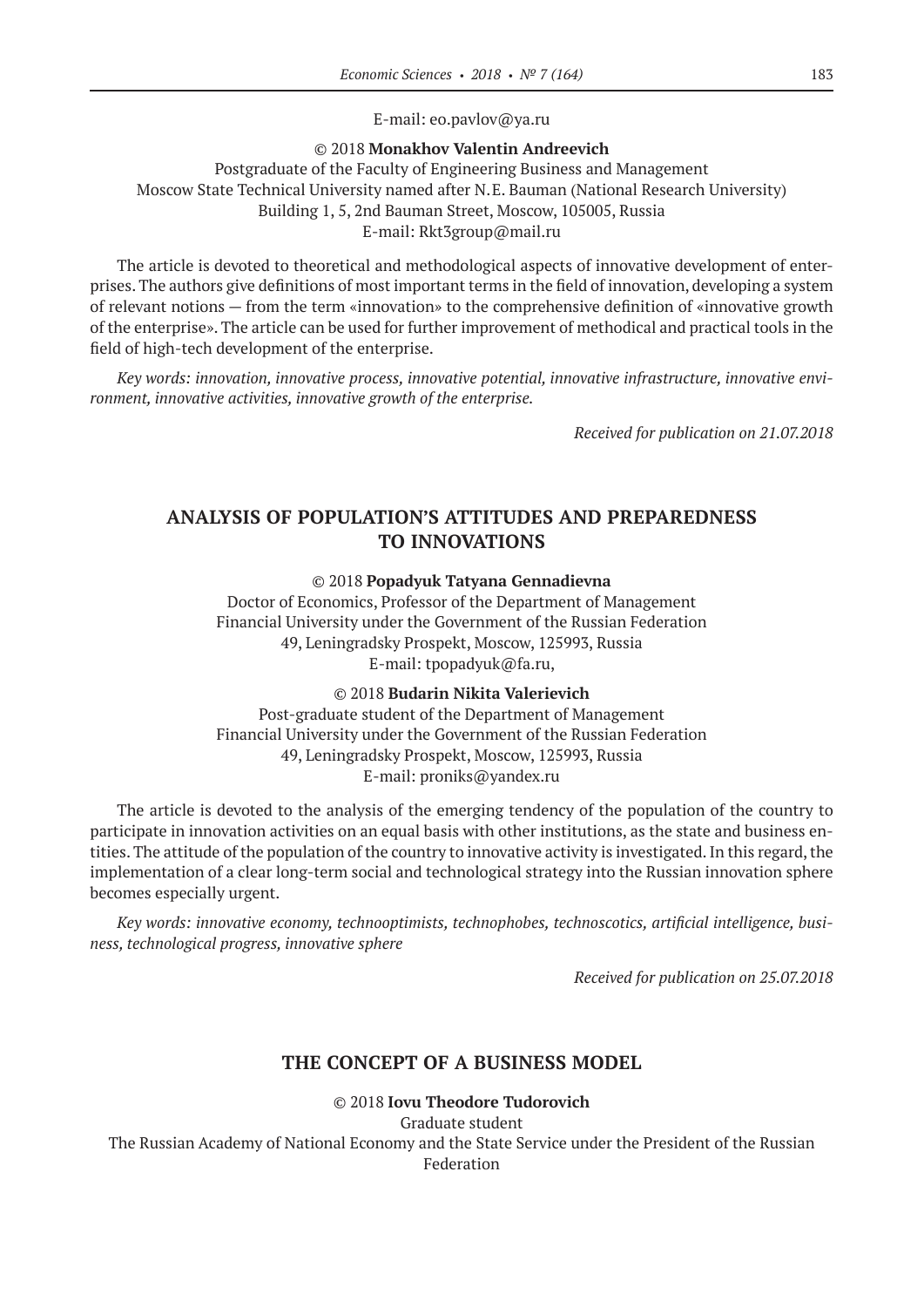#### 82, Vernadsky Prospekt, Moscow, 119571, Russia E-mail: iovu.teodor@mail.ru

The concept of business models is becoming increasingly popular in current scientific literature in many of its theoretical and practical aspects. This article offers a conceptual diagram of the business model, which includes customers and competitors, supply and demand, resources, organization, interaction of market factors. The proposed model critically analyzes the results of scientific research in this direction, but the analysis is based on the traditional theory, which examines the existing approaches to solving this problem in the aspect of the theory of strategies and business research.

*Key words: business model, patent law, business model concept, strategy research area, strategy theory, incrementalism, business research, business model integration.*

*Received for publication on 31.07.2018*

### **DEVELOPMENT OF INDUSTRIAL CLUSTERS AS THE OBJECT OF ECONOMIC INNOVATIVE POLITICS OF REGIONS**

©© 2018 **Morozova Ekaterina Vladimirovna**

Head of Cluster Development Department Regional autonomous institution «Cluster Development Center of Lipetsk region» E-mail: evmorozova26@mail.ru

The article considers industrial clusters as an effective tool of innovation policy, demonstrating a balanced long-term approach of the state to integrated development of territories, ensuring stable economic growth of regions.

*Key words: industrial cluster, cluster policy, innovation, intellectual property, innovation policy*

*Received for publication on 14.07. 2018*

# **TECHNOLOGY OF PROJECT-ORIENTED CLUSTERS FORMATION IN AGRO-INDUSTRIAL COMPLEX OF KRASNOYARSK REGION**

©© 2018 **Tod Natalya Alexandrovna** Senior Lecturer of the Department of Logistics Krasnoyarsk State Agrarian University 90, Mira avenue, Krasnoyarsk, 660049, Russia E-mail: logist.kgau@mail.ru

In the article the most important problems of agro-industrial complex of Krasnoyarsk region are considered. The author has developed technology of project-oriented clusters formation as one of solutions of the covered problems. This technology consists in creation of the regional integrated logistics system of multilevel management of merchandising based on project-oriented clusters.

*Key words: agro-industrial complex, small farms, cooperation, transport and logistic infrastructure, supply chain, monocluster, project-oriented cluster*

*Received for publication on 29.07.2018*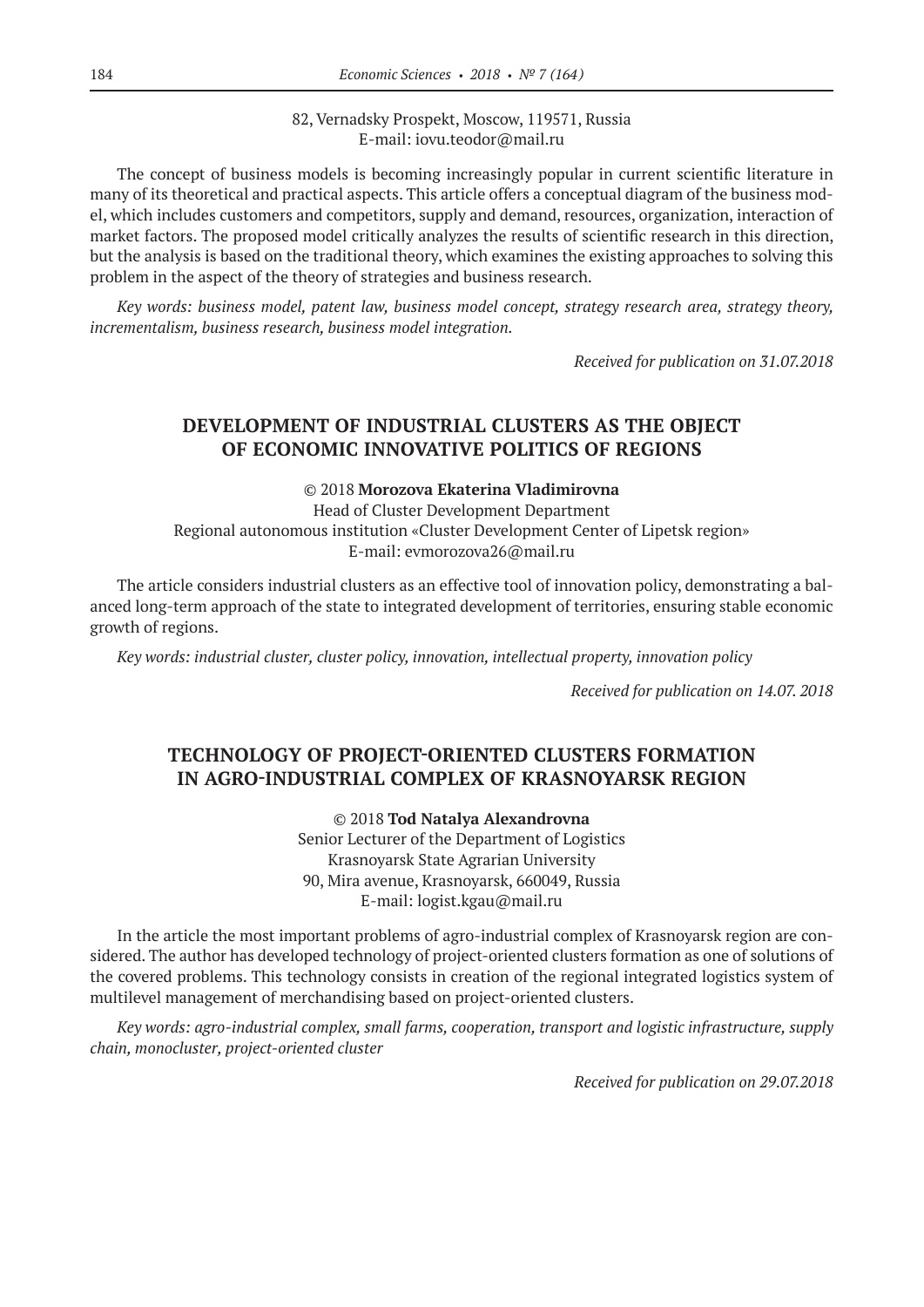# **THE PROBLEM OF DETERMINING INDUSTRY PROPORTIONS OF INNOVATIVE DEVELOPMENT OF THE AGROINDUSTRIAL COMPLEX**

©© 2018 **Trifonova Elena Nikolaevna**

Ph.D., Associate Professor, Senior researcher Institute of agrarian problems of the Russian Academy of Sciences 94, Moskovskaya st., Saratov, 410012, Russia

©© 2018 **Derunova Elena Anatolyevna**

Ph.D, Leading researcher Institute of agrarian problems of the Russian Academy of Sciences 94, Moskovskaya st., Saratov, 410012, Russia

The article analyzes the level of innovative development of agro-industrial complex in Russia. The method of differentiation of regions of the Russian Federation on the level of innovative development of agriculture, based on the establishment of proportions of innovative processes in agriculture and food industry. The ways of overcoming the industry imbalance in the development of the innovative component of the agro-industrial complex.

*Key words: agro-industrial complex, agriculture, food industry, innovation, sectorial proportions, Russian regions*

#### **References**

- 1. Decree of the Government of the Russian Federation of March 31, 2018 N381 «On amendments to the state program of the Russian Federation «Economic development and innovative economy» / Access mode: http://www. garant.ru/
- 2. *Poltaryhina G.B.* Formirovanie sistemy pokazatelej ocenki urovnya innovacionnogo razvitiya ekonomiki APK [Formation of system of indicators of evaluation of level of innovative development of the economy of the agricultural sector] // In the book: Topical issues of incentives for the development and modernization of the regional economy. Materials of the all-Russian scientific-practical conference. Under the General editorship: Abdulmanov S.G., Buchaev Y.G., Sharipova Sh. I.. 2015. P. 238–241.
- 3. *Doroshenko Y.A., Kovalev A.S.* Ocenka effektivnosti innovacij v APK [Evaluation of innovation efficiency in the agricultural sector] // journal of Creative economy. 2012. No. 3. Pp. 81–86.
- 4. *Trifonova E.N.* Znachenie optimizacii mezhotraslevyh proporcij dlya innovacionnogo razvitiya pererabatyvayushchej promyshlennosti APK [Value of inter-industry proportions optimization for innovative development of processing industry] // Bulletin of Saratov state agrarian University name N.I. Vavilova, № 6, 2012, p. 92–94
- 5. *Derunova E.A.* Napravleniya sovershenstvovaniya upravleniya realizaciej innovacij v APK [Directions of improvement of management of realization of innovations in agro-industrial complex] / / Regional agro-systems: economy and sociology. 2017. No. 3. P. 11.
- 6. Rating of innovative development of subjects of the Russian Federation. Issue 5 / G.I. Abdrahmanova, P.D. Bahtin, L.M. Gohberg and others; under editorship of L.M. Gohberg; NAT. research. University «Higher school of Economics».— M.: Higher school of Economics, 2017.— 260 p.
- 7. Indicators of innovation: 2018: statistical collection / N.B. Gorodnikova, L.M. Gohberg, K.A. Ditkovskij, etc.; National. research. University «Higher school of Economics».— Moscow: HSE, 2018.— 344 p.
- 8. Strategy of socio-economic development of agro-industrial complex of the Russian Federation for the period up to 2020 (scientific basis). Prepared at the all-Russian research Institute of agricultural Economics with the participation of research institutes Of the Department of Economics and land relations of the Russian agricultural Academy / Access mode: http://www.vniiesh.ru

*Received for publication on 25.07.2018*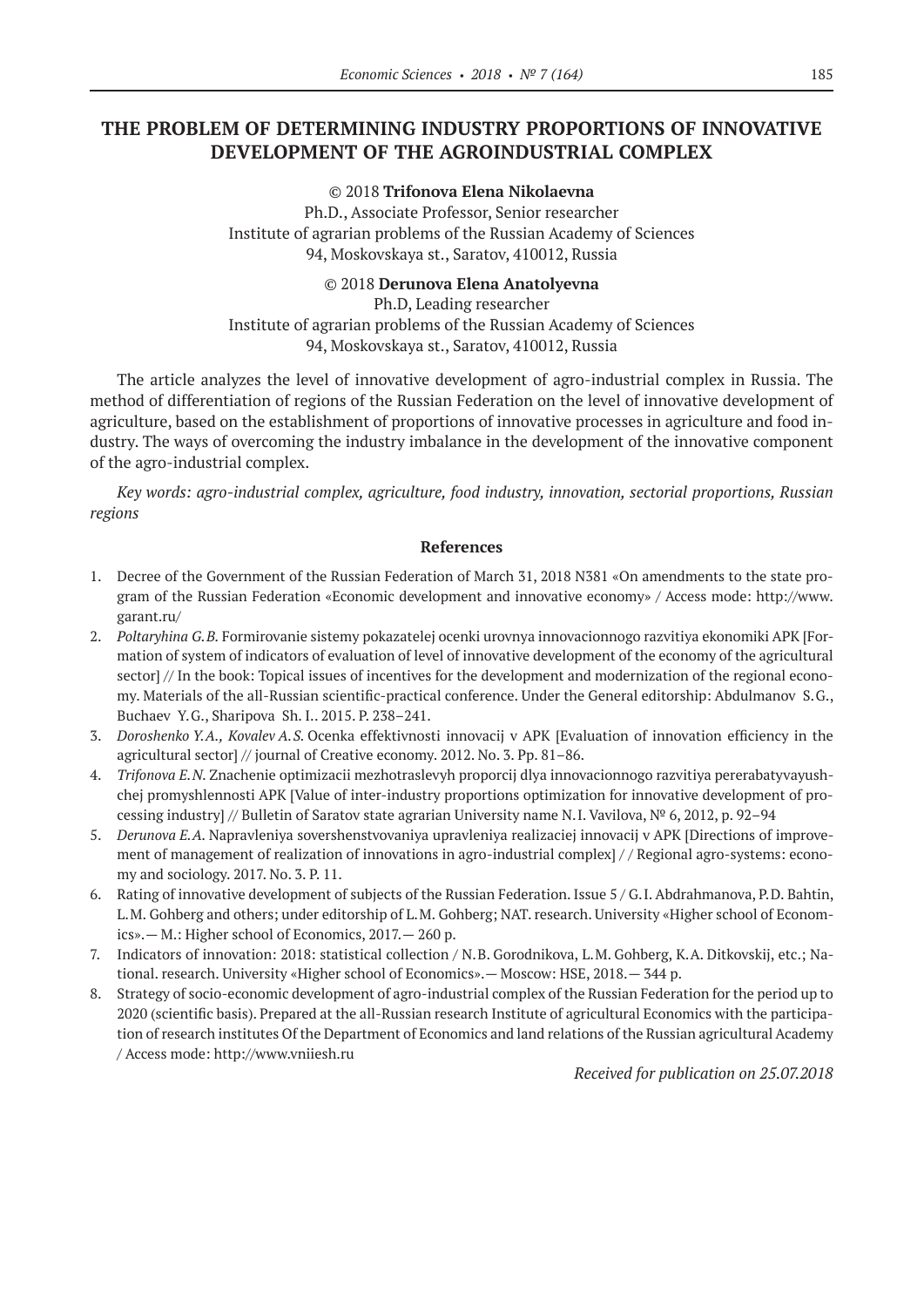### **THE POTENTIAL OF THE REGION AS A BASIS OF DEVELOPMENT**

©© 2018 **Trushina Natalya Nikolaevna**

Candidate of Economic Science, Senior Teacher of the Faculty of Economic Security Ryazan branch of Moscow University of the Ministry of Internal Affairs of Russia Named after V. Ya. Ki-

kotya

106, Vvedenskaya str., Ryazan, 390046, Russia E-mail: b.nat@mail.ru

©© 2018 **Shashkova Irina Gennadyevna**

Doctor of Economic Science, Full Professor, Pro-Rector in Charge with Development and Quality of the Educational Process Ryazan State Agrotechnological University Named after P.A. Kostychev 18, 1 Krasnaya Str., Ryazan, 390043, Russia E-mail: irina@rgatu.ru

The effectiveness of regional management is largely determined by the system and complexity in realizing the opportunities for its development. One of the directions in achieving this goal is the study and implementation of the concept of regional potential in management. The article considers modern approaches to the definition and classification of elements of the regional potential, proposes the grouping of the elements of the regional potential in terms of the degree and nature of the response to the control action. The essence of the regional economic potential is studied taking into account the influence of external factors.

*Key words: regional management, regional potential, economic potential, territorial risks, level of regional development.*

*Received for publication on 25.07.2018*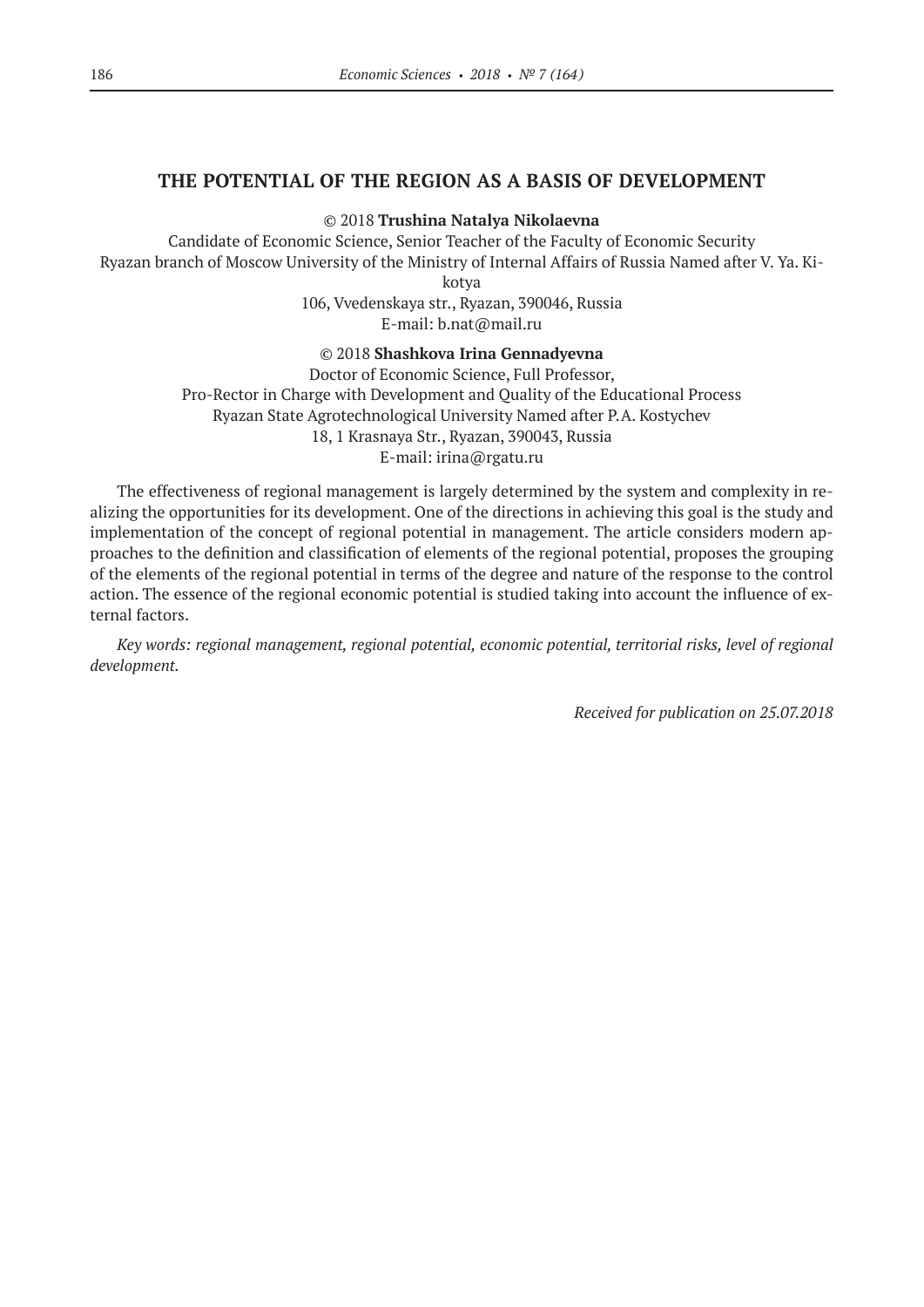# **THE ANALYSIS OF VOLUMES AND DYNAMICS OF FOREIGN TRADE OPERATIONS IN THE REGION (BASED ON THE EXAMPLE OF THE NIZHNY NOVGOROD REGION)**

#### ©© 2018 **Arkhipov Alexander Dmitrievich**

The Institute of Economics and Entrepreneurship of Lobachevsky university 23, Gagarina pr., Nijnii Novgorod, 603950, Russia E-mail: arkhipovad96@gmail.ru

The role of foreign trade operations for the economic and social development of the region is defined. The analysis of indicators of the structure of imports and exports of some product groups based on the statistics of the Nizhny Novgorod region is carried out. The directions of development of foreign trade operations for the region referred to increasing the export potential of small entrepreneurship and the industrial complex are proposed.

*Key words: export, import, foreign economic activity of the region, small entrepreneurship, measures to increase export potential.*

#### **References**

- 1. *Abramova E.A.* Vneshnetorgovyj potencial regiona: analiz, upravlenie, perspektivy [The foreign trade potential of the region: analysis, management, perspectives] V sbornike: Perspektivy razvitiya nauki v sovremennom mire / E.A. Abramova // Sbornik statei po materialam III mezhdunarodnoy nauchno-prakticheskoj konferencii. V dvuh chactyah.— 2017.— C. 145–149.
- 2. *Bogatyrev A.V., Bubnova O. Yu., Chernykh E.E.* Statisticheskij analiz vneshnetorgovyh operacij predpriyatij i organizacij (na primere Nizhegorodskoj oblasti) [Statistical analysis of foreign trade operations of enterprises and organizations (on the example of the Nizhny Novgorod region).] V knige: Innovacionnye klastery cifrovoj ekonomiki: drajvery razvitiya Trudy nauchno-prakticheskoj konferencii s mezhdunarodnym uchastiem. Pod redakciej A.V. Babkina. 2018. С. 319–326.
- 3. *Kravchenko A.V., Maslennikova N.V.* Indikatory makroekonomicheskogo ravnovesiya v modelirovanii vneshneekonomicheskoj deyatelnosti regiona [Indicators of macroeconomic equilibrium in the modeling of foreign economic activity of the region] // Economics and management: problems, solutions.— 2016.— T. 2.— No. 11.— P. 89–93.
- 4. Ministerstvo promyshlennosti, torgovli i predprinimatelstva Nizhegorodskoj oblasti.— [Elektronnyj resurs].— Rezhim dostupa: https://minprom.government-nnov.ru (data obrashheniya: 16.05.2018).
- 5. Oficialnye dokumenty Pravitelstva Rossijskoj Federacii.— [Elektronnyj resurs].— Rezhim dostupa: http://government.ru/docs/ (data obrashheniya: 18.05.2018).
- 6. Pravitelstvo Nizhegorodskoj oblasti.— [Elektronnyj resurs].— Rezhim dostupa: https://www.government-nnov.ru (data obrashheniya: 19.05.2018).
- 7. Strategiya razvitiya eksporta produkcii avtomobilnoj promyshlennosti v Rossijskoj Federacii na period do 2025 goda.— [Elektronnyj resurs].— Rezhim dostupa: http://static.government.ru/media/files/Gm80bGAY20Pj1sz-ROuP3rQVF82r3eJVc.pdf (data obrashheniya: 19.05.2018).

*Received for publication on 30.07.2018*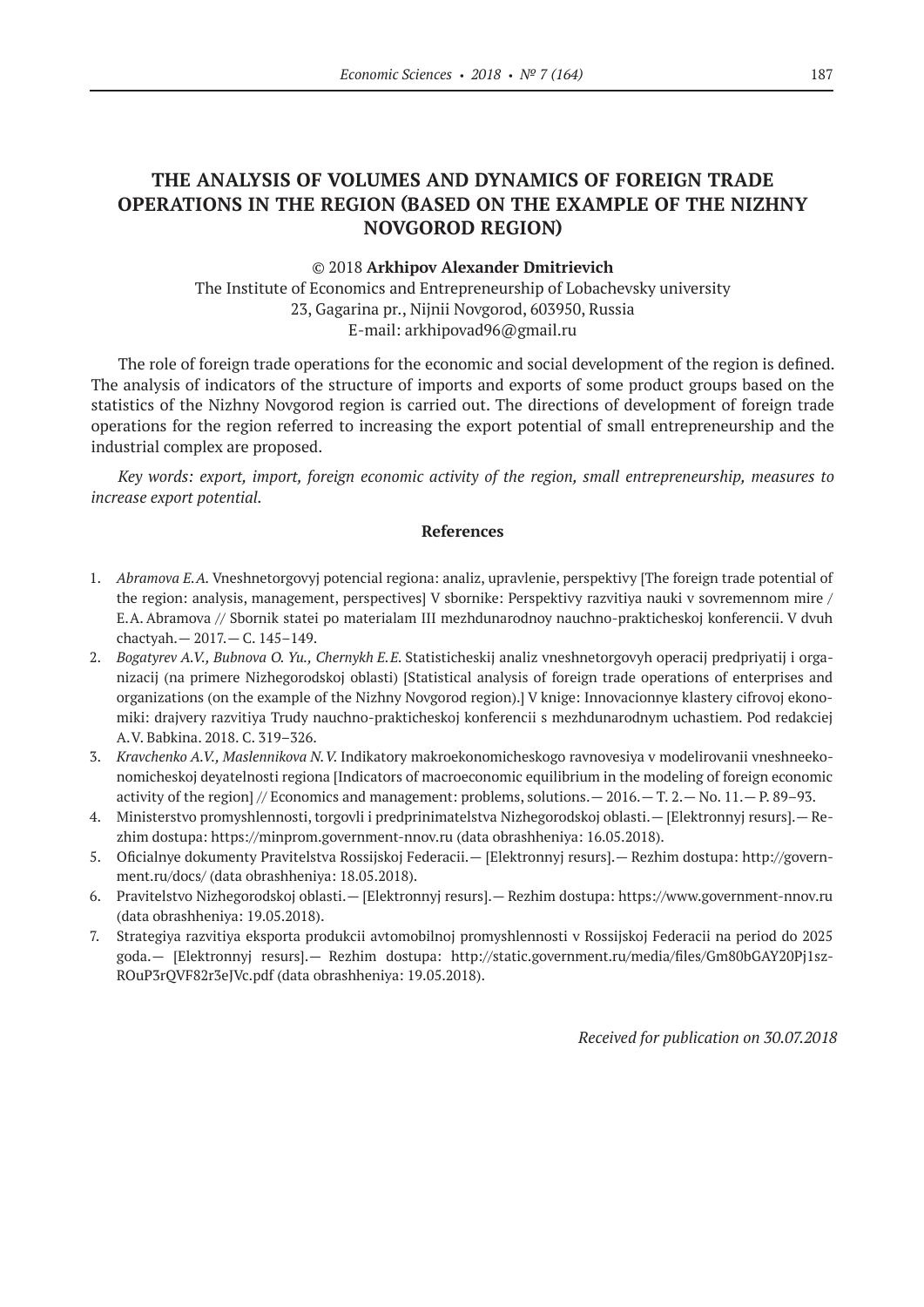# **ANALYSIS OF THE PRINTED ELECTRONICS MARKETS FOR MEDICINE AND DIAGNOSTIC SYSTEMS ON A CHIP**

©© 2018 **Kshnyakin Peter Andreevich**

Head of the Laboratory of Artificial Intelligence Systems in Medicine Samara State Medical University of the Ministry of Health of Russia 89, Chapaevskaya Street, Samara,443099, Russia E-mail: kshnjakin@yandex.ru

The article deals with the field of medical diagnostics. The analysis of the market of printed electronics for medicine and the market of diagnostic systems on the chip is carried out. The main segments and trends of the markets are described.

*Key words: innovation, innovation management, import substitution, microelectronics, flexible electronics, medicine, strategies, printed electronics.*

*Received for publication on 26.07.2018*

# **METHODICAL APPROACHES TO THE EVALUATION OF THE EFFECTIVENESS OF THE USE OF MATERIAL AND TECHNICAL RESOURCES IN HEALTH (ON THE EXAMPLE OF THE SYSTEM OF RENDERING MEDICAL CARE TO PATIENTS WITH ACUTE VASCULAR DISEASES OF THE SVERDLOVSK REGION)**

©© 2018 **Sharipov Andrey Fedorovich**

Deputy Chief Physician for General Issues of Regional Hospital No. 1 185, Volgogradskaya Str., Yekaterinburg, 620102, Russia

©© 2018 **Bryksina Natalia Vladimirovna**

PhD in Economics Associate Professor of the Department of Competition Law and Antimonopoly Regulation Ural State University of Economics 62/45, 8 Marta str. / Narodnoi voli, Ekaterinburg, 620144, Russia E-mail: nbryksina@mail.ru

The article is devoted to the development of methods for assessing the effectiveness of the use of technical resources in the activities of the regional service for the provision of medical care to patients with acute vascular diseases. A system of medico-economic criteria for evaluating effectiveness is proposed, an algorithm for calculating the integral index for evaluating effectiveness is substantiated. Based on the developed methodology, the effectiveness of using technical resources in the activities of 11 specialized primary vascular departments of the Sverdlovsk region for the period 2013–2016 was assessed.

*Key words: efficiency, technical resources of public health services, medical equipment, efficiency of medical equipment use.*

*Received for publication on 15.07.2018*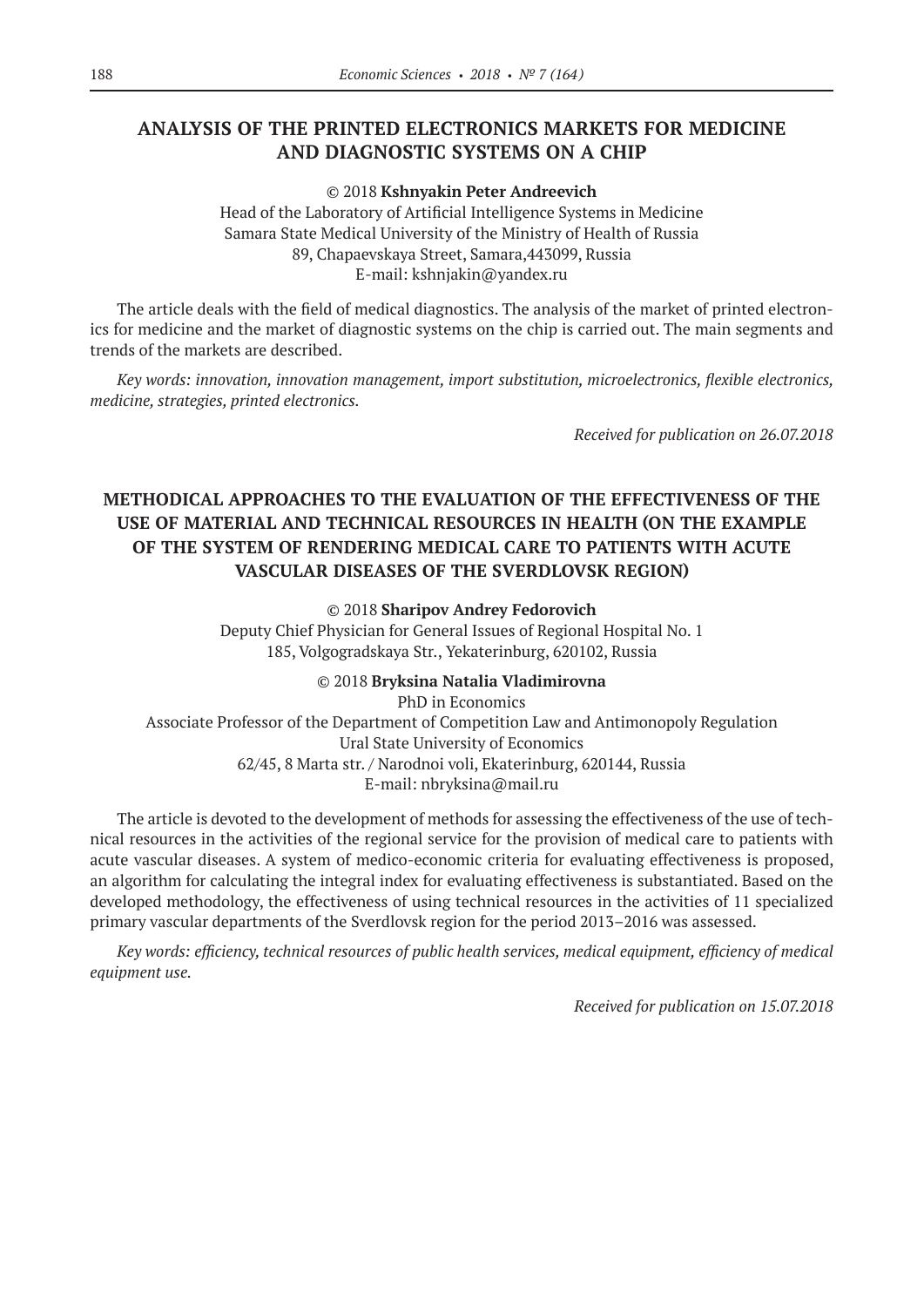#### **FINANCE, MONEY CIRCULATION AND CREDIT**

# **ACCOUNTING FOR BUDGET COMMITMENTS: PROBLEMS AND WAYS TO SOLVE THEM**

#### ©© 2018 **Ermolenko Anna Vladimirovna**

Head of Department of preliminary control of the Department of the Treasury execution of the budget of the Finance Committee of Leningrad region

This article outlines the range of problems identified in the implementation of accounting of budget obligations of budget funds recipients, and proposes ways to overcome them.

*Key words: budgetary commitments, encumbrance accounting, budget holders, information systems.*

*Received for publication on 13.07.2018*

# **RATIONALE FOR THE APPLICATION OF FUZZY APPROACH FOR FORECASTING THE INSURANCE COMPANY TOTAL LOSS**

#### ©© 2018 **Kozlov Mikhail Leonidovich**

Department of banks, financial markets and insurance Saint-Petersburg State University of Economics 21 Sadovaya Street, St. Petersburg, 191023, Russia E-mail: nerevar111@gmail.com

In this article, the author presents the results of a study devoted to increasing the effectiveness of the insurance company reserves formation. The author has revealed inability of existing methods to predict the insurance company total loss, on the basis of which the reserve norms are determined. The author has formed an efficient system of forecasting methods of insurance company total loss in the context of the main insurance groups, and also integrated the correction subsystem based on the fuzzy approach.

*Key words: fuzzy approach, insurance company reserves, total loss, actuarial calculations*

#### **References**

- 1. *Konnikov A.S., Konnikov E.A.* Metody icenki ustojchivosti razvitiya nizkotehnologichnyh promyshlennyh predpriyatij: monografiya [Methods for assessing the sustainability of low-tech industrial enterprises: monograph] Kazan: "BUK" Publ. house, 2018, 144 pp. (in Russian)
- 2. *Kourochkina A. Yu., Golubtsov S.B., Pogrebova O.A.* Internet marketing. Saint-Petersburg State University of Economics Publ.House, 2016, 88 p. (in Russian)
- 3. *Mokejchev E.V., Konnikov E.A., Kravtsova N.I.* Rossijskoe strahovanie na puti k risk-orientirovannomu podhodu k regulirovaniyu [Russian insurance on the way to a risk-oriented approach to regulation] // Nauchno-tekhnicheskie vedomosti Sankt-Peterburgskogo gosudarstvennogo politekhnicheskogo universiteta = Scientific and technical bulletin of the St. Petersburg State Polytechnic University. Economic sciences. 2017. V. 10. # 5. PP. 141–150. (in Russian)
- 4. *Nedosekin A.O.* Metodologicheskie osnovy modelirovaniya finansovoj deyatelnosti s ispolzovaniem nechetko-mnozhestvennyh opisanij [Methodological basis for modeling financial activities using fuzzy descriptions]. Dr.sc.oec. thesis. St. Petersburg, 2003. (in Russian)
- 5. *Kasyanenko E.O., Konnikov E.A., Lukashevich N.S.* A fuzzy set model for assessment of a perspectives level for integration of new materials in industrial enterprise processes. SHS Web of Conferences. 2018. V. 44. PP. 00045.

*Received for publication on 12.07.2018*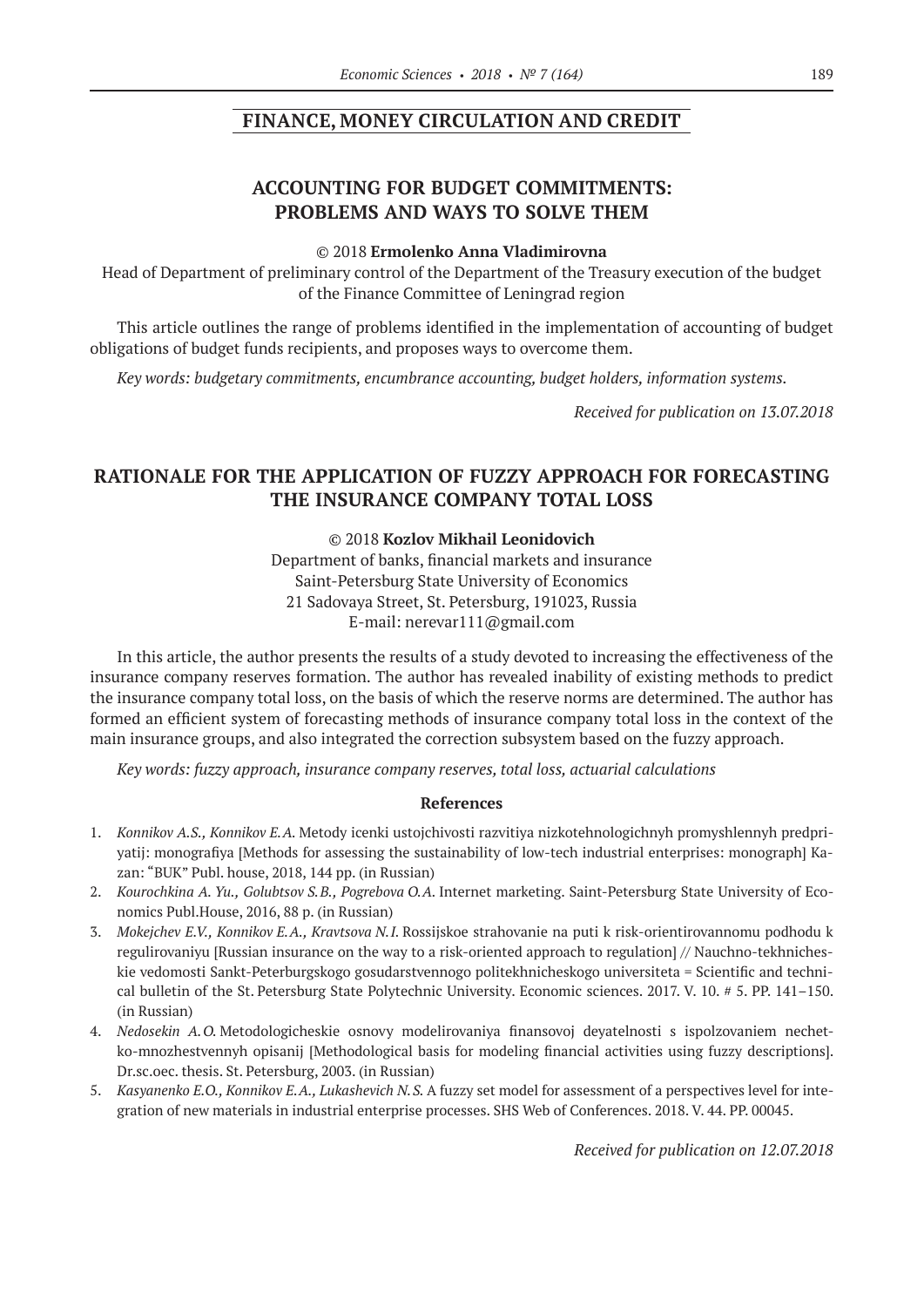### **BOOK KEEPING, STATISTICS**

# **CRITERIA FOR A WELL-FOUNDED CALCULATION OF THE RESERVES OF FUTURE EXPENSES IN ACCOUNTING**

©© 2018 **Kliauster Aliona Viktorovna**

Khakas State University named after N.F. Katanova 92, Lenina str., Abakan, Republic of Khakassia, 655017, Russia E-mail: klauster2008@rambler.ru

The criteria for a well-founded calculation of the reserves of future expenses are considered, which, unlike existing ones, make it possible to more accurately characterize the calculation of the reserve within the framework of current accounting legislation.

*Key words: accounting, bookkeeper, reserve, professional judgment, criteria.*

*Received for publication on 28.07.2018*

# **ORGANIZATIONAL FEATURES OF USING THE AUDIT SERVICE TO ELIMINATE CASES OF CORRUPTION**

©© 2018 **Mammadov Yashar Azimaqa**

Ph.D. in Economics, Associate Professor Leading s.w. of the Department "Finance, money-credit policy" Institute of Economics National Academy of Sciences of Azerbaijan E-mail: mammadov60@mail.ru

The article reveals the danger of corruption cases for the economy and the complications from its consequences for society. The author argues on the need to mobilize all opportunities to eliminate existing trends. Also, the article substantiates the expediency of using the audit service in the fight against corruption and gives some suggestions and recommendations on the organization of this service.

*Key words: audit, corruption, social and economic processes, economic activity*

*Received for publication on 17.07.2018*

# **WORLD ECONOMY**

#### **ECONOMIC AND LEGAL BASIS OF THE US' MILITARY-STATE MANAGEMENT**

©© 2018 **Gilkova Olga Nikolayevna**

PhD in Economics, Research Fellow Center for International Security Primakov National Research Institute of World Economy and International Relations (IMEMO RAS) 23, Profsoyuznaya Street, Moscow, 117997, Russia E-mail: olga.gilkova@yandex.ru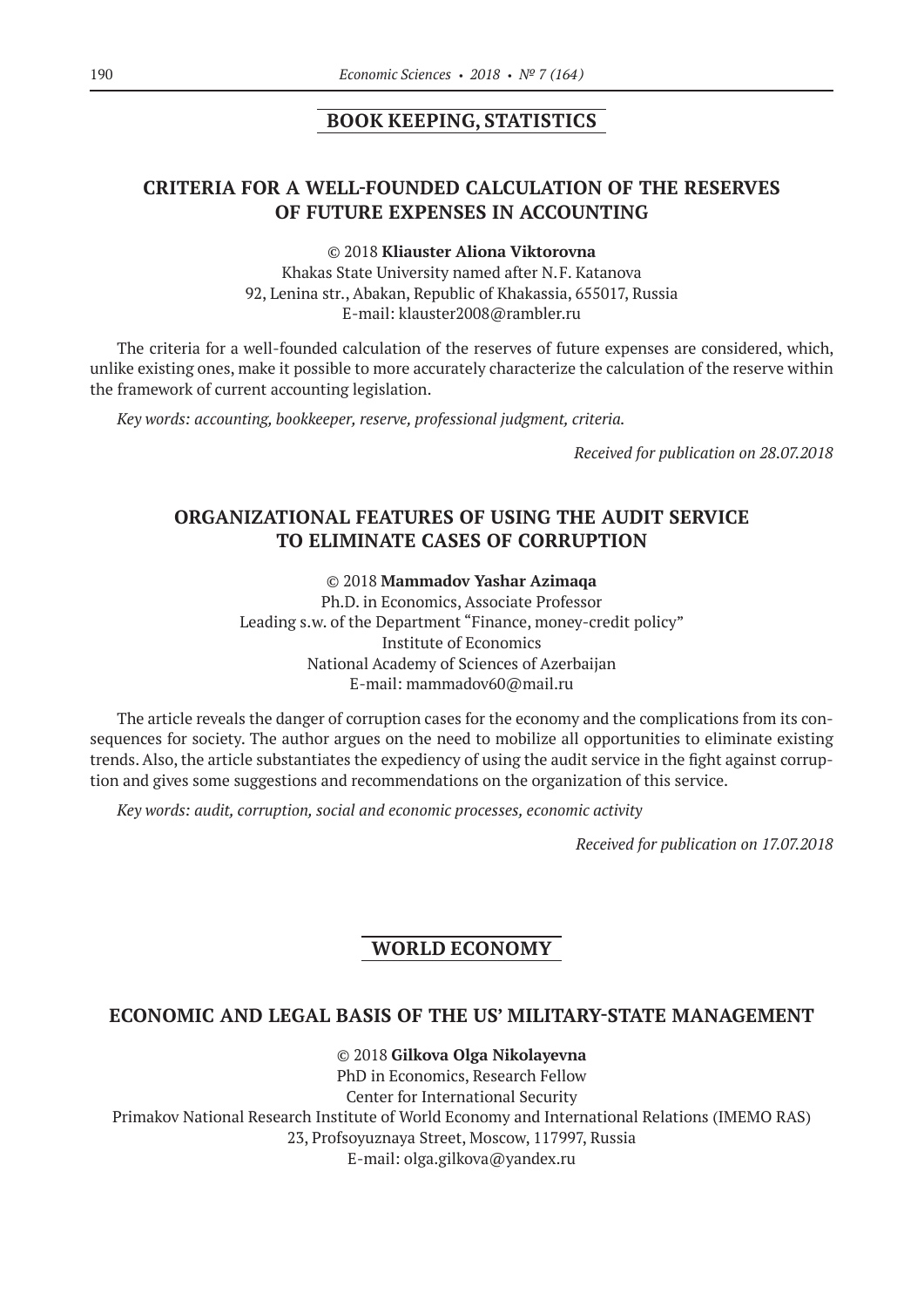This article presents the evolution of the economic and legal framework of the US' military-state management at different stages of historical development. Special attention is paid to the identification of economic results and analysis of the consequences of reforming this base in the process of restructuring of military production in the United States in the late XX-early XXI centuries.

*Key words: military-industrial complex, military-state strategy, scientific and technical leadership, federal military expenditures, restructuring of military production, R & d, «critical» and «dual technologies», antitrust regulation, reform of military-industrial base, specifications and standards.*

#### **References**

- 1. *Rogovskiy E.A.* O roli ministerstva oborony SSHA v mezhdunarodnoi standartizatsii [The Role of the U.S. Department of Defense in International Standardization] // Gurnal «SSHA — Kanada» [Journal «USA-Canada»], 2000. № 3
- 2. *Highafer S., Kindy K., Keating D.* Senate panel ban seen as double standard // Post Sunday, 2010. December 19.
- 3. MG Robert Scales' remarks are courtesy of the US Army War College Public Affairs Office, Carlisle Barracks, PA, 2000. June.

*Received for publication on 31.07.2018*

# **OPTIMIZATION OF CUSTOMS REGULATION INSTRUMENTS IN ORDER TO CREATE FAVORABLE CONDITIONS FOR FOREIGN ECONOMIC ACTIVITY**

#### ©© 2018 **Dzhabiev Alexander Petrovich**

PhD in Economics, Associate Professor of the Department of Customs Law and Customs Organization Russian University of Transport (MIIT)

> 9, 9, Obraztsova str., Moscow, 127994, Russian E-mail: alanirov2016@yandex.ru

The article is devoted to the problem of further development and improvement of customs regulation of foreign trade and foreign economic activity. Considerable attention is paid to the simplification of customs procedures for processing goods in order to create favorable conditions for foreign economic activity. The author substantiates the idea that in the improvement of customs regulation of foreign economic activity there are problems that can be solved only by effective interaction of customs authorities and bona fide operators of foreign economic activity.

*Key word. Customs regulation, foreign economic activity, foreign trade, customs procedures, world economy.*

*Received for publication on 31.07.2018*

# **AGRICULTURAL PRODUCTION IN VIETNAM: THE NEED TO APPLY SCIENTIFIC AND TECHNOLOGICAL ACHIEVEMENTS**

©© 2018 **Nguyen Thi Huong Mai** Graduate Student Academy of Labor and Social Relations 90, Lobachevsky Street, Moscow, 119454, Russia E-mail: mainth@dhcd.edu.vn

Today, in the world, the rapid development of modern scientific and technological revolution has created many new industries with large scale, rapidly developing in both width and depth such as electronics education, information technology… But agriculture and rural areas still play an increasingly important part in the economy of the world. For Vietnam, agriculture and rural areas have always occupied a central place in the country's development history both in the war and in peace. That position is more clearly ex